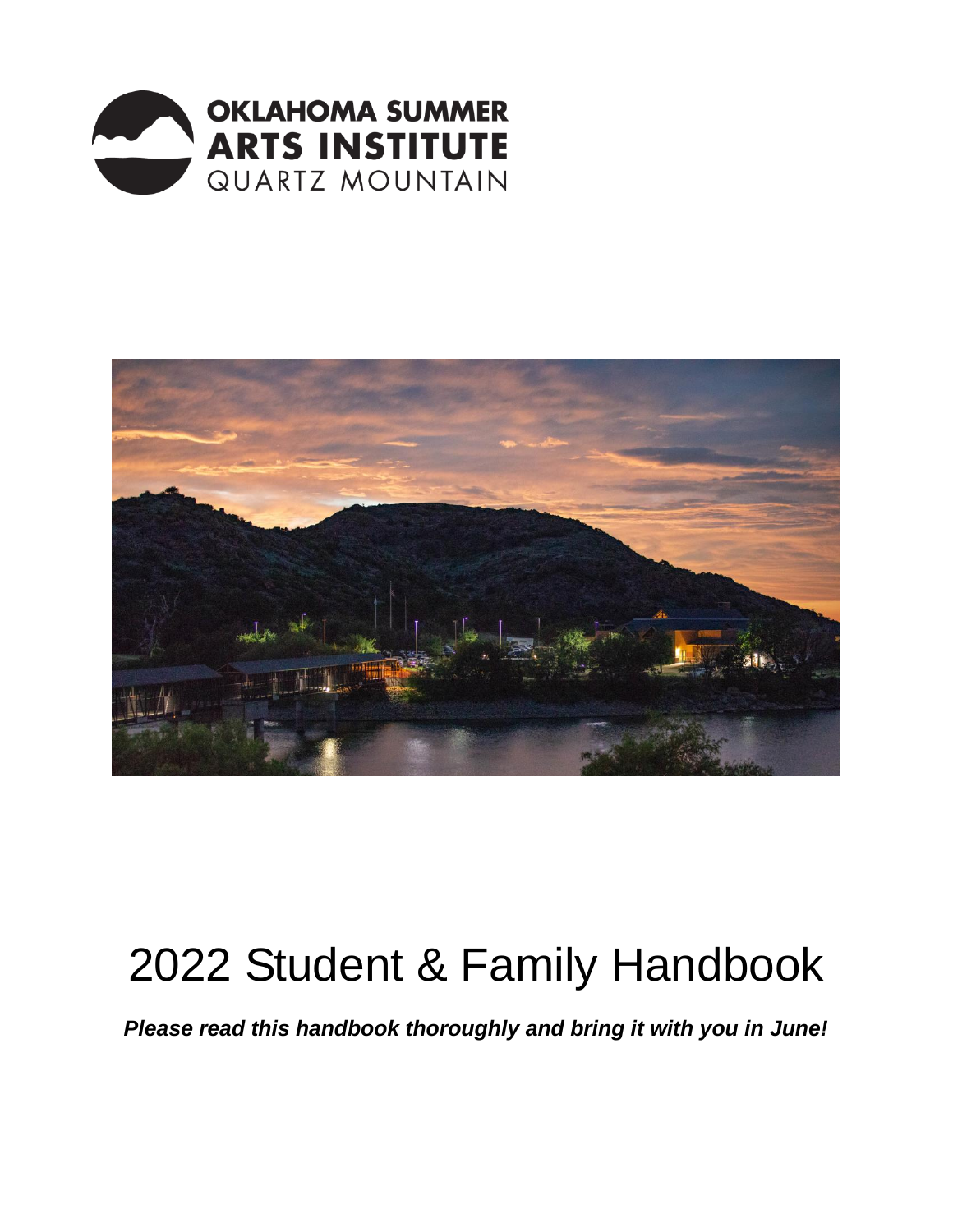#### **Table of Contents**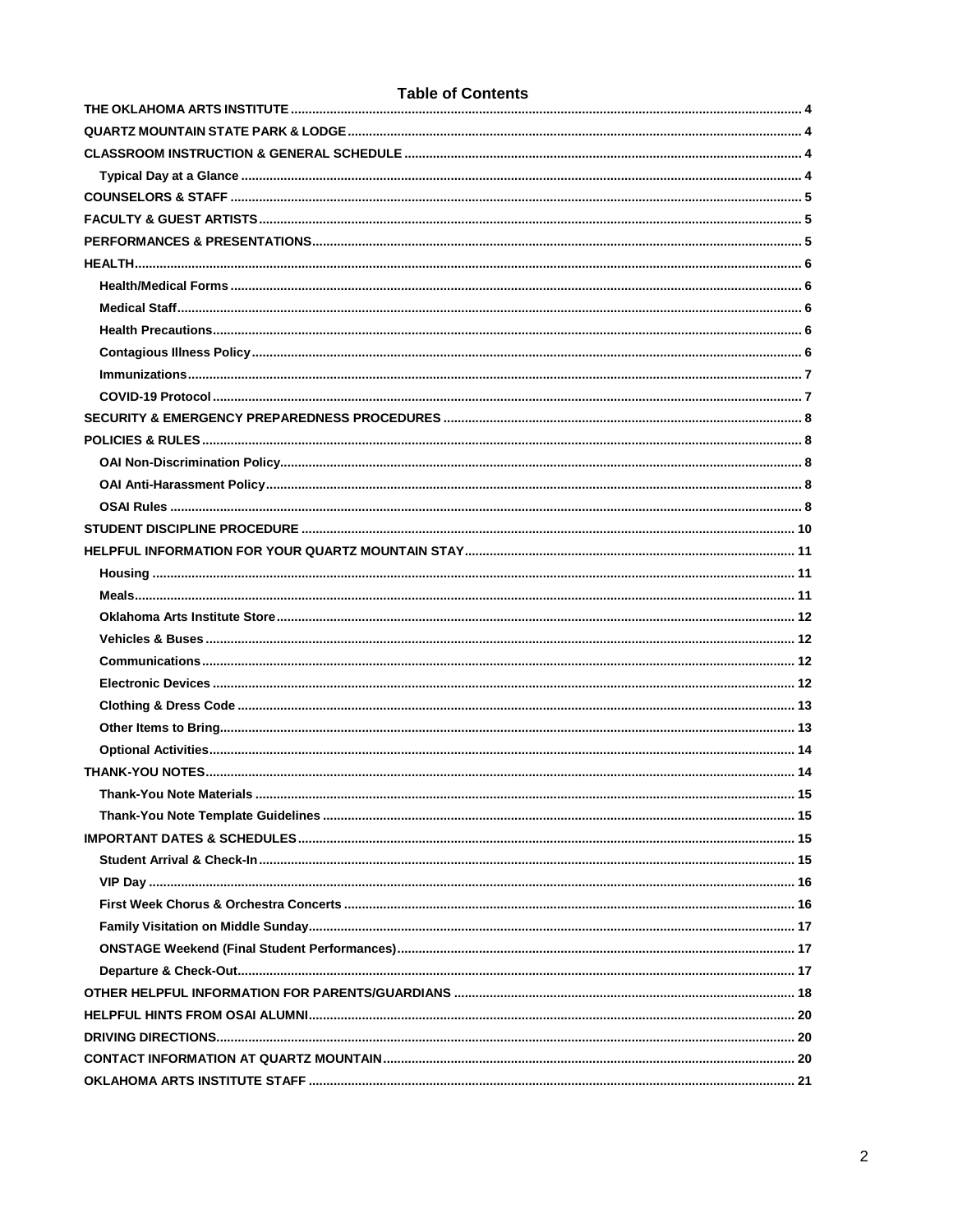# **A NOTE FROM THE PRESIDENT & THE DIRECTOR OF PROGRAMS**

Dear Students,

Welcome to the 2022 Oklahoma Summer Arts Institute! An extraordinary experience of arts immersion awaits you this June.

You will be participating in a creative endeavor that requires rigorous work on your part, but presents the opportunity for tremendous growth. The classes are demanding, and you may experience frustration until you begin to adapt to the accelerated pace and expand your limits. In order to succeed, it is imperative that you keep an open mind and allow yourself to experiment with new techniques and take artistic risks.

The Oklahoma Summer Arts Institute should be considered a journey of discovery. It will be challenging, requiring long hours and intense concentration. However, the reward to you can be significant.

Remember, you were selected from nearly 1,000 auditions—we believe that you are up to the challenge. We look forward to sharing this unique experience with you!

20 L

Robert Ward **Emily Claudé** 

President & CEO Vice President & Director of Programs

*P.S. PARENTS/GUARDIANS—This handbook contains a lot of helpful information for you as well, including arrival and departure schedules, driving information, and important rules and policies. Please review this information carefully!*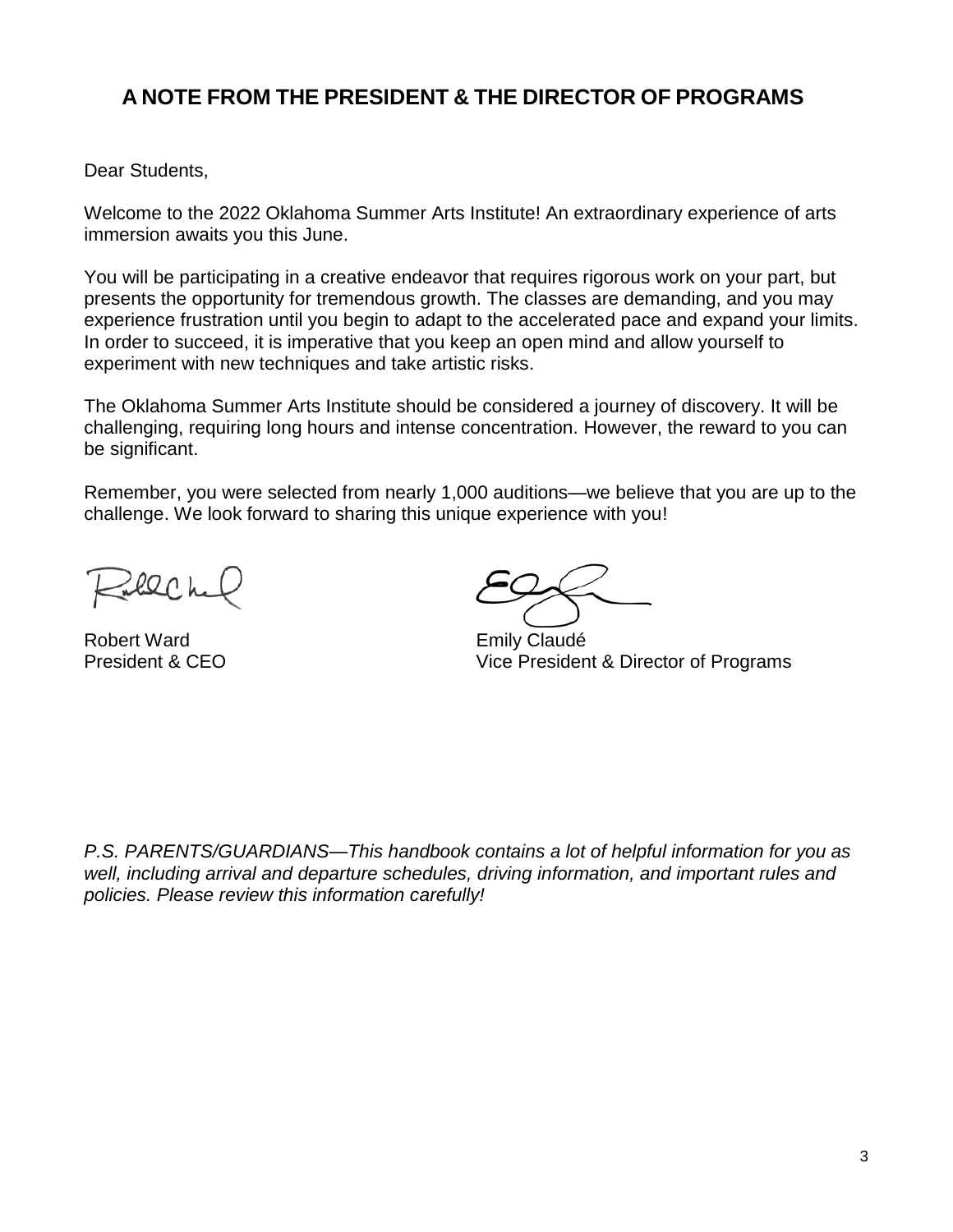## **THE OKLAHOMA ARTS INSTITUTE**

<span id="page-3-0"></span>*Mission Statement: To provide exceptional multidisciplinary arts experiences that develop individual talent and inspire a lifelong passion for the arts.* 

The Oklahoma Arts Institute is a private, non-profit organization with a vision to cultivate established and emerging artists and educators through arts workshops, immersion and awareness. Since 1977, the Oklahoma Arts Institute has recruited nationally renowned artists to teach a fine arts program for talented Oklahoma youth and a series of continuing education workshops for adults. All programs are held at the Quartz Mountain State Park & Lodge in Lone Wolf, Oklahoma.

The Oklahoma Summer Arts Institute (OSAI) is the Oklahoma Arts Institute's flagship program. OSAI is an intensive academy for disciplined and motivated high school students in the artistic fields of acting, chorus, creative writing, dance, drawing & painting, film & video, orchestra, and photography. In addition to studying a chosen field, students are exposed to a rich variety of art forms and learning experiences, and interdisciplinary work is encouraged.

## **QUARTZ MOUNTAIN STATE PARK & LODGE**

<span id="page-3-1"></span>Quartz Mountain State Park in Lone Wolf, Oklahoma, overlooks the pristine waters of Lake Altus-Lugert. A sacred and inspiring site, Quartz Mountain was formerly ceremonial grounds for Kiowa, Comanche, Wichita, Apache and Caddo tribes. Today, Quartz Mountain is home to a State Park & Lodge and is an ideal retreat for arts immersion. With the 700-seat Robert M. Kerr Performing Arts Center, a state-of-the-art darkroom, five studio pavilions, an outdoor amphitheater, the Beverly Badger Memorial Library, and the Quartz Mountain Art Collection, the Quartz Mountain State Park & Lodge is the region's artistic epicenter. Nature lovers enjoy hiking and biking trails, bird watching, and a unique Oklahoma ecosystem. The Quartz Mountain State Park & Lodge is truly an Oklahoma treasure.

# **CLASSROOM INSTRUCTION & GENERAL SCHEDULE**

<span id="page-3-2"></span>Classes at OSAI are small in order to ensure a close working relationship with the faculty. This contact with the artists allows for personal direction as well as encouragement, inspiration, and the development of skills. Students are expected to arrive to class warmed up and prepared, at the scheduled time. *Classes are closed to the public, except for a scheduled visitation period during ONSTAGE Weekend.*

With the faculty and guest artists, OSAI students will explore many facets of their art form, including technique, art criticism and art history, performance practice, contemporary trends and interdisciplinary endeavors. Classes are rigorous and are conducted on a collegiate level. Students benefit from working with other young artists who share their enthusiasm for the arts.

<span id="page-3-3"></span>7:00-8:30 a.m. Breakfast 12:00 p.m.-1:30 p.m. Lunch 5:00-7:00 p.m. Dinner 11:00 p.m. Lights Out

# **Typical Day at a Glance**

9:00 a.m.-12:00 p.m. Morning Classes (Times vary by discipline.) 1:30-5:00 p.m. Afternoon Classes (Times vary by discipline.) 7:30-9:30 p.m. Evening Performances/Presentations 10:00-10:30 p.m. Cabin/Room Meetings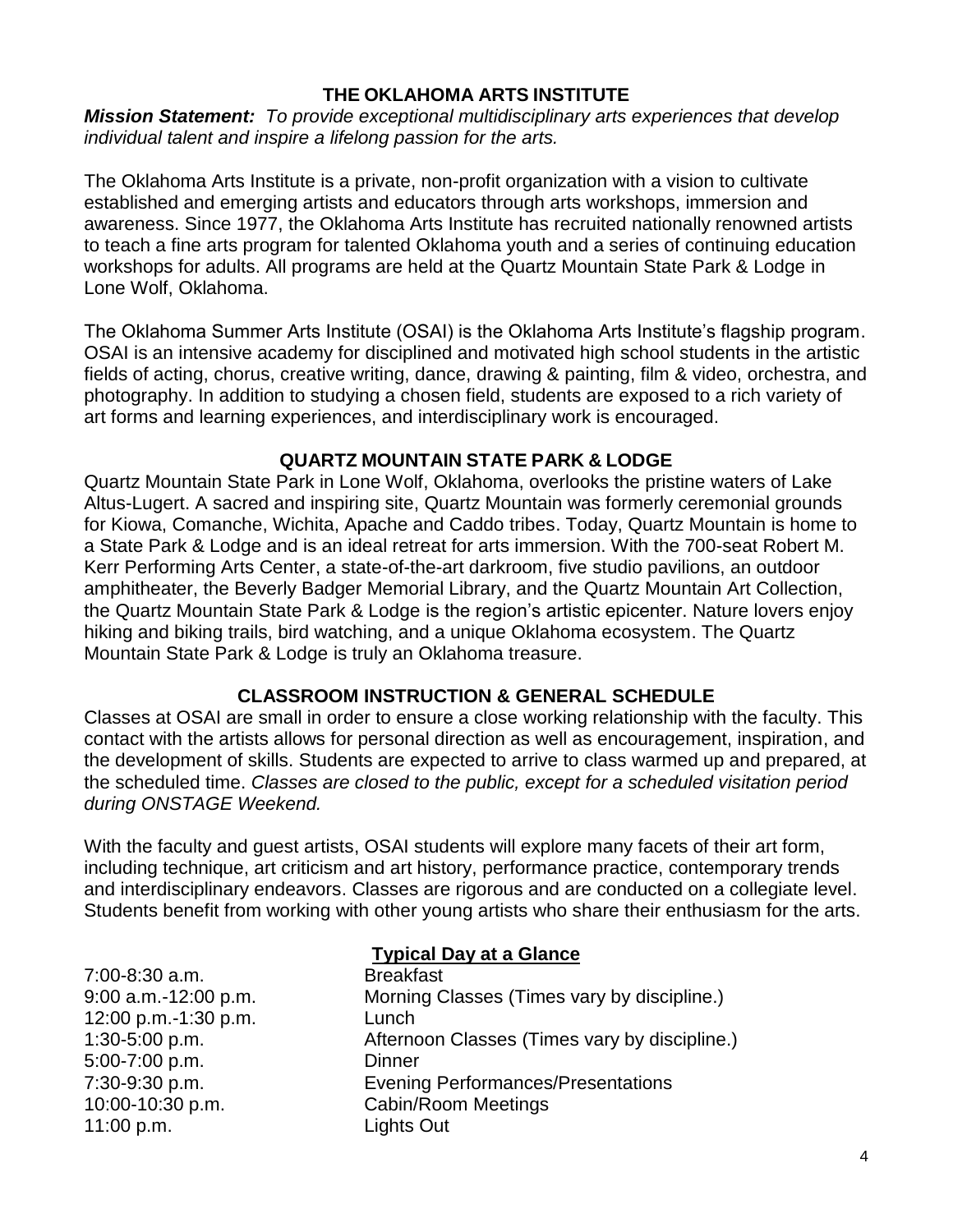## **COUNSELORS & STAFF**

<span id="page-4-0"></span>In addition to eight full-time Arts Institute staff members, dozens of other temporary staff members are hired each summer to work at OSAI. OSAI staff and counselors are carefully selected for their experience and artistic backgrounds. 27 adult counselors live with and supervise the students, as well as perform duties as liaisons to faculty members, office staff, technical crew, and other duties as needed. Other OSAI support staff includes a director of security, a counselor coordinator, a technical theatre crew, and nursing staff.

Each student at OSAI works closely with two counselors during the program. A housing counselor lives in the same housing area as the student and is responsible for making sure they are checked in to their housing units every night. In addition, there is a counselor who acts as a "liaison" in each class. This counselor is a communication link between the students and the faculty member and assists the faculty member and students in a variety of ways during class.

The counselors have been chosen for their dedication to young people and the arts. Counselors have a variety of backgrounds, and many are OSAI alumni. The students are their primary responsibility during OSAI, and students should rely on counselors as a trusted resource. Counselors are there to help work out problems or answer questions; however, they cannot help with a problem they do not know about. Open communication is critical to making the Institute experience the best it can be.

## **FACULTY & GUEST ARTISTS**

<span id="page-4-1"></span>OSAI faculty are professional, working artists in their field. Faculty are selected based on their skill and reputation as artists and their dedication to working with young people. The faculty are given as much freedom as possible in how they choose to teach their classes. All classes are conducted on an accelerated, collegiate level. Guest artists of national reputation also visit the Institute for shorter residencies to work with the students.

Faculty and guest artist bios are available on the OAI website and will also be included in a guide booklet provided at check-in.

## **PERFORMANCES & PRESENTATIONS**

<span id="page-4-2"></span>In addition to student performances, all core faculty and guest artists will perform and give lectures and demonstrations throughout the Institute. These presentations give students the opportunity to learn about and participate in other art forms. They may take the form of a slide show, lecture, demonstration, or an audience participation event, usually with an opportunity for question and answer.

Students are required to attend every performance, lecture, and demonstration during the Institute. Students will receive a complete daily schedule of events, including performances, in a booklet provided at check-in.

At OSAI, all students are given the opportunity to perform for their peers, their families and friends, and the general public. The Institute Orchestra and Chorus will give three concerts during OSAI. And students from all disciplines will showcase their accomplishments during the final ONSTAGE Weekend to standing-room-only audiences. These performances are free and open to the public. Archival digital downloads of the performances will be available after OSAI.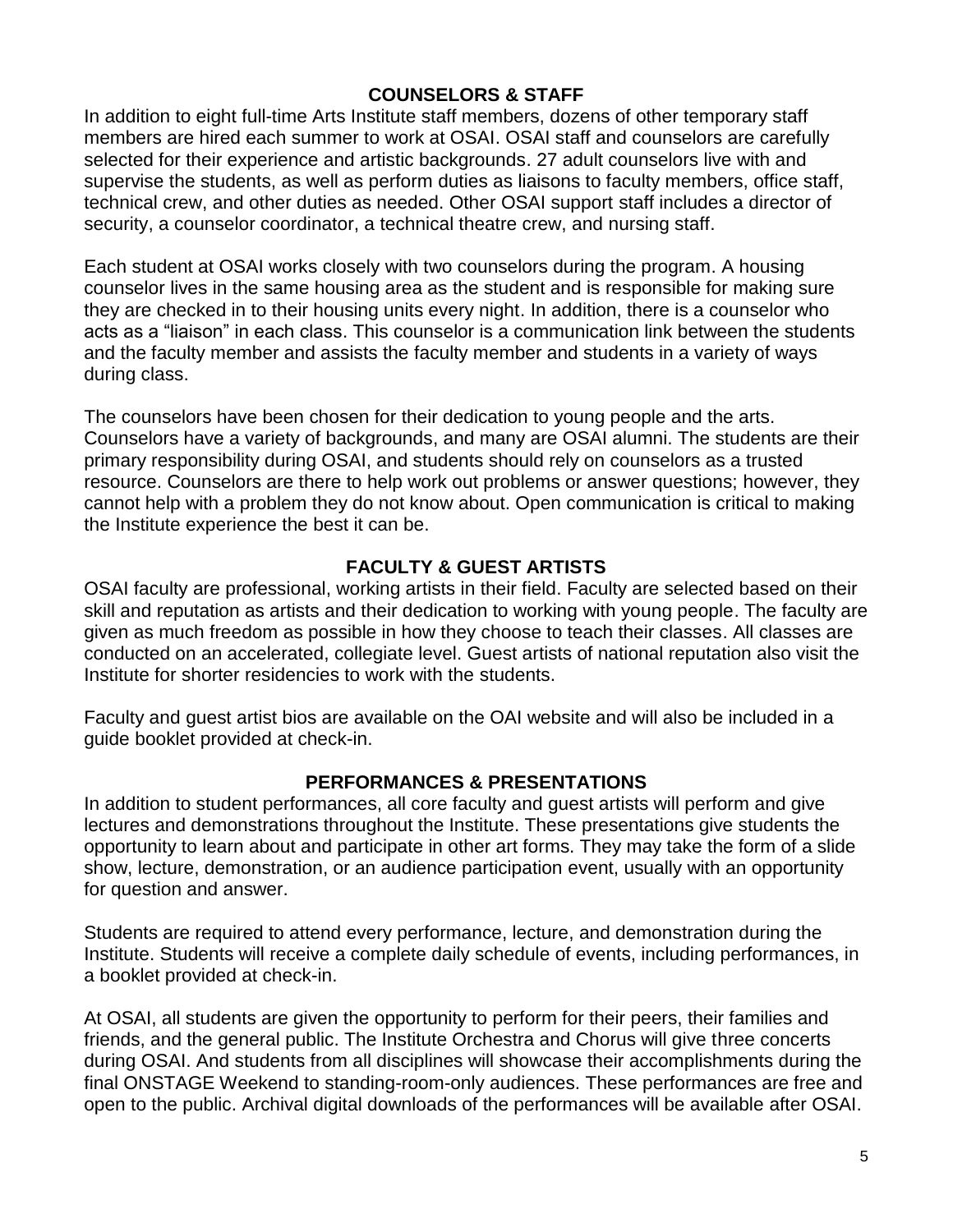# **HEALTH**

# **Health/Medical Forms**

<span id="page-5-1"></span><span id="page-5-0"></span>A Medical Permission Form & Authorization to Disclose Health Information was emailed to each student's primary parent/guardian. This form is also available at [https://oaiquartz.org/OSAI/student-information.](https://oaiquartz.org/OSAI/student-information) It is very important that OAI has accurate medical information about every student as well as permission from parents/guardians to treat and transport students to the nearest medical facility in case of emergency. *No student will be admitted to OSAI without this form on file.*

# **Medical Staff**

<span id="page-5-2"></span>Nursing faculty from the University of Oklahoma College of Nursing will be in residence at Quartz Mountain 24 hours a day during OSAI. All medication, including over-the-counter ("OTC") medicine, must be left with the OSAI medical staff to administer as needed or prescribed to ensure the safety of all students at OSAI. Parents/guardians and/or students are encouraged to inform the nurses of any current or prior medical conditions to ensure each student receives the best possible care at Quartz Mountain.

The OSAI medical staff will be available at student check-in on Saturday, June 11. *Students should bring all medications, including OTC drugs, with them to give to the nurses at check-in. All medications must be in their original, properly labeled container.* This is also an opportunity to speak to the medical staff about any health-related concerns, so please come prepared!

All counselors are certified in CPR and first aid prior to OSAI.

# **Health Precautions**

<span id="page-5-3"></span>Students who wear prescription glasses or contact lenses should bring extra pairs if possible. Otherwise, they should bring a copy of their prescription in case they need to obtain a replacement during OSAI.

While at Quartz Mountain, students may want to take precautions against mosquito or other insect bites and should report to the nurses if swelling or redness becomes severe. Southwest Oklahoma is very hot in June, and the sun can be intense. Students should drink plenty of water throughout the day and wear sunscreen and protective clothing when outdoors.

# **Contagious Illness Policy**

<span id="page-5-4"></span>COVID-19 and its variants ("COVID-19") are highly contagious and are spread mainly from person to person. COVID-19 spreads between people who are in close contact with one another and through respiratory droplets produced when an infected person coughs or sneezes. It may also be possible that a person can get COVID-19 by touching a surface or object that has the virus on it and then touching their own mouth, nose, or eyes. To avoid the spread of COVID-19 and other contagious illnesses, all students should follow standard precautions during OSAI:

- Students should avoid touching their eyes, nose, or mouth.
- Students should avoid close contact with people who are sick.
- Students should keep their hands clean by washing frequently with soap and water. When soap and water are not available, use an alcohol-based hand sanitizer.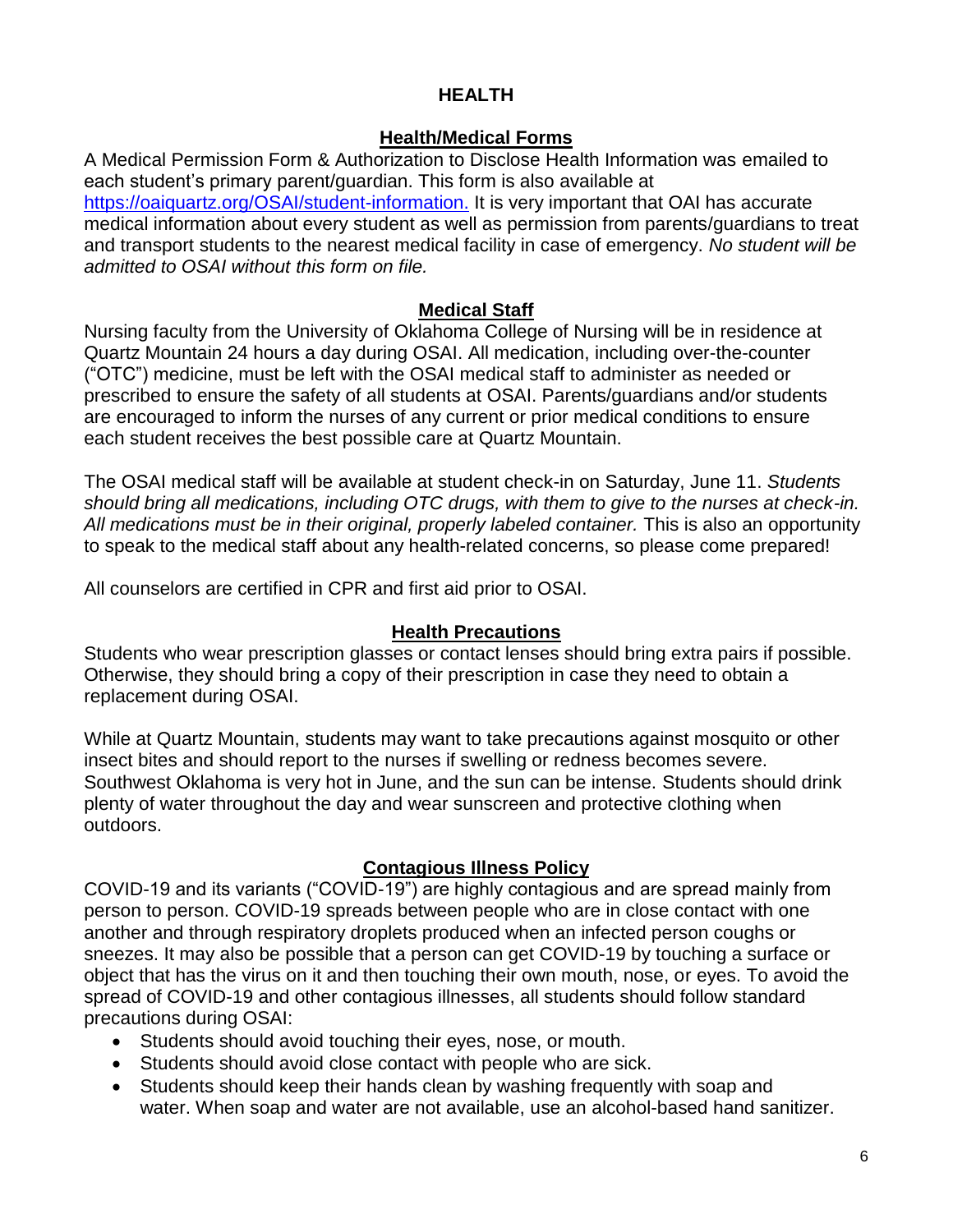- Students should cover their mouth and nose with a tissue or the crook of their elbow when they sneeze and immediately dispose of used tissues in a trash receptacle.
- If a student becomes sick while at Quartz Mountain, OSAI medical staff must be notified immediately. Students who have a fever or exhibit other signs or symptoms of contagious illness will not be allowed to participate in OSAI classes or events.

## **Immunizations**

<span id="page-6-0"></span>It is highly recommended that students arrive at Quartz Mountain fully vaccinated. Students at Quartz Mountain live in close quarters, which presents a particular risk for coronavirus disease and meningococcal disease. Fact sheets are available on our website: <https://oaiquartz.org/OSAI/Student-Information>

Students who are not yet fully vaccinated against COVID-19 or meningococcal disease should talk to their healthcare provider about getting immunized as soon as possible. For more information regarding immunizations, call Immunization Service at 405.426.8580, or visit [https://oklahoma.gov/health/prevention-and-preparedness/immunizations.html.](https://oklahoma.gov/health/prevention-and-preparedness/immunizations.html)

Based on information provided by students, faculty, and staff in advance of OSAI, roughly 80% of the OSAI population will be immunized against COVID-19 prior to arrival at OSAI.

# **COVID-19 Protocol**

<span id="page-6-1"></span>OAI recognizes that COVID-19 still presents a significant concern. OAI will continue to track and refine its contagious illness policy in accordance with federal, state, and industry guidelines in order to mitigate the impact of COVID-19 on the OSAI community. OAI has implemented the following preventative measures to help reduce the spread of COVID-19:

- The COVID-19 vaccine is very effective for preventing the spread of COVID-19, and students are strongly encouraged to receive this vaccine prior to OSAI.
- For students who have already received the primary series vaccination, COVID-19 vaccine boosters are strongly encouraged prior to OSAI. Boosters offer added protection or restore protection that may have diminished over time. For more information about COVID-19 vaccine boosters, visit <https://www.cdc.gov/coronavirus/2019-ncov/vaccines/booster-shot.html>
- Prior to arrival at Quartz Mountain, students are expected to take preventative measures to reduce the risk of transmission. Students are expected to monitor their temperature and symptoms of COVID-19 (e.g. cough, shortness of breath), communicate with OAI staff regarding any possible exposures, and get tested if any exposures are known or symptoms develop. Rapid tests will also be available at Quartz Mountain.
- If a student tests positive for COVID-19, they will be unable to participate in OSAI classes or events.
- A student who is exposed to COVID-19 will be monitored and may be required to wear a mask until they have received a negative PCR test result.
- OAI reserves the right to remove and/or dismiss any student for COVID-19 reasons and to take all reasonable steps to maintain and protect their health and wellbeing, as well as that of the entire OSAI community.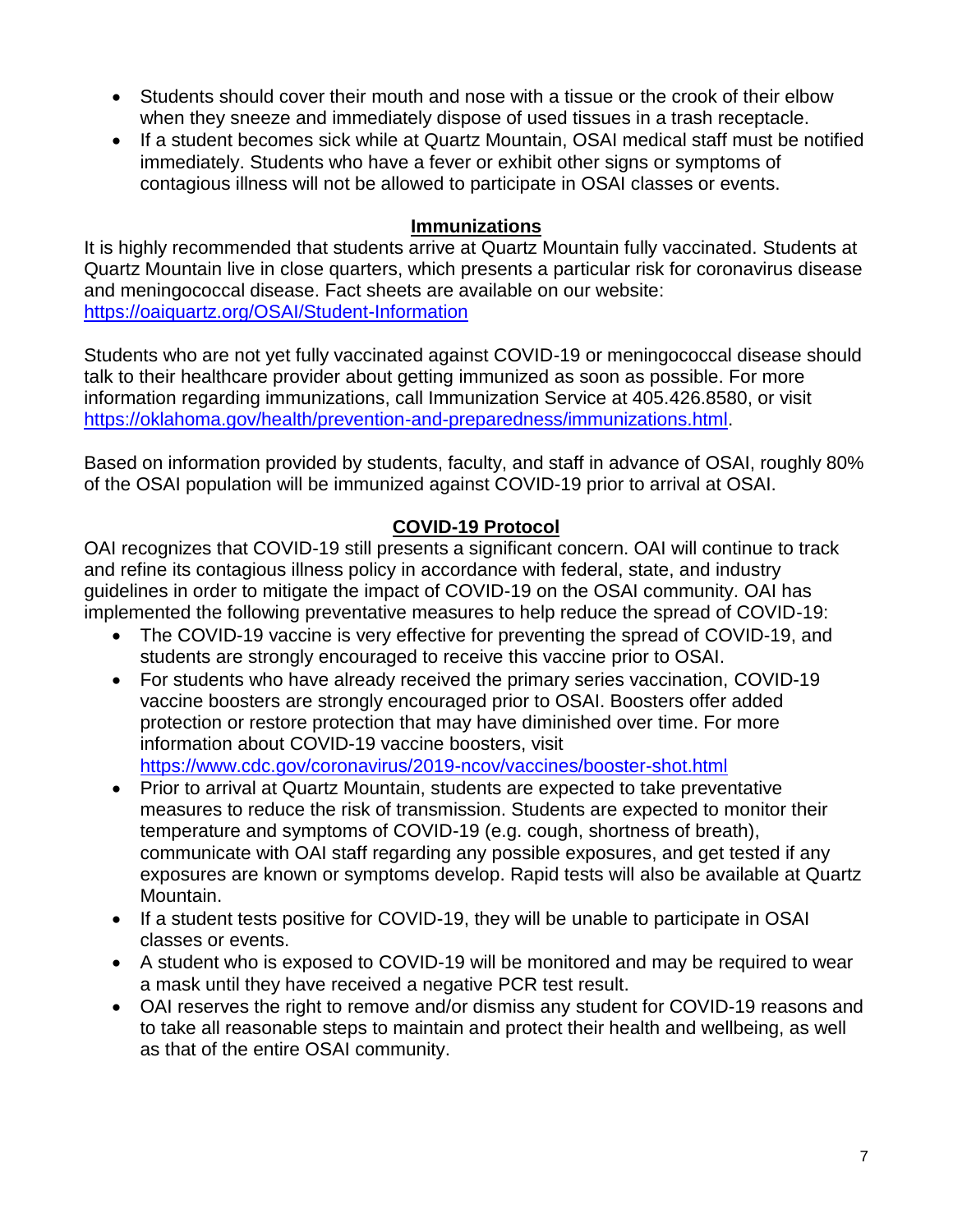## **SECURITY & EMERGENCY PREPAREDNESS PROCEDURES**

<span id="page-7-0"></span>The Oklahoma Arts Institute, in conjunction with the Quartz Mountain State Park & Lodge staff, take every precaution to ensure the safety of each student attending the Summer Arts Institute. The Oklahoma State Park Rangers will provide security on site 24 hours a day during OSAI, in addition to enforcing the law within the park and working closely with OAI to ensure safety during OSAI.

Visitors are only welcomed during public performances and during ONSTAGE Weekend. A security checkpoint will be monitored by park rangers to ensure every car entering the area is authorized.

<span id="page-7-1"></span>During orientation, counselors and staff will receive training on emergency preparedness procedures and will ensure each student is aware of these protocols.

## **POLICIES & RULES**

## **OAI Non-Discrimination Policy**

<span id="page-7-2"></span>Diversity is one of the strengths of our organization and its programs. OAI is committed to maintaining employment, recruitment, hiring, and educational settings that are culturally, racially, and ethnically non-discriminatory and all-inclusive. Respecting differences is one of OAI's core values.

OAI does not discriminate or permit discrimination against any person employed by, applying for, attending, or associated with OAI's programs, based on the person's race, color, age, religion, political beliefs, national origin, disability, familial status, sex, sexual orientation, gender identity, or gender expression.

# **OAI Anti-Harassment Policy**

<span id="page-7-3"></span>OAI strives to create and maintain an environment in which all are treated with decency, dignity, and respect. Harassment, whether verbal, written or physical, is a form of discrimination. Harassment includes all types of bullying, intimidation, direct insults, malicious gossip, and victimization. OAI's Anti-Harassment Policy will be strictly enforced and may lead to disciplinary action, including dismissal from a program or employment.

## **OSAI Rules**

<span id="page-7-4"></span>In addition to the aforementioned policies, certain procedures and rules governing behavior while at the Summer Arts Institute must be followed in order to ensure participants get the most out of their experience.

A Responsibility Pledge & Consent Form was emailed to each student's primary parent/guardian. This form is also available at [https://oaiquartz.org/OSAI/student-information.](https://oaiquartz.org/OSAI/student-information) It is very important that all students and parents/guardians acknowledge they understand these rules. *No student will be admitted to OSAI without this form on file.*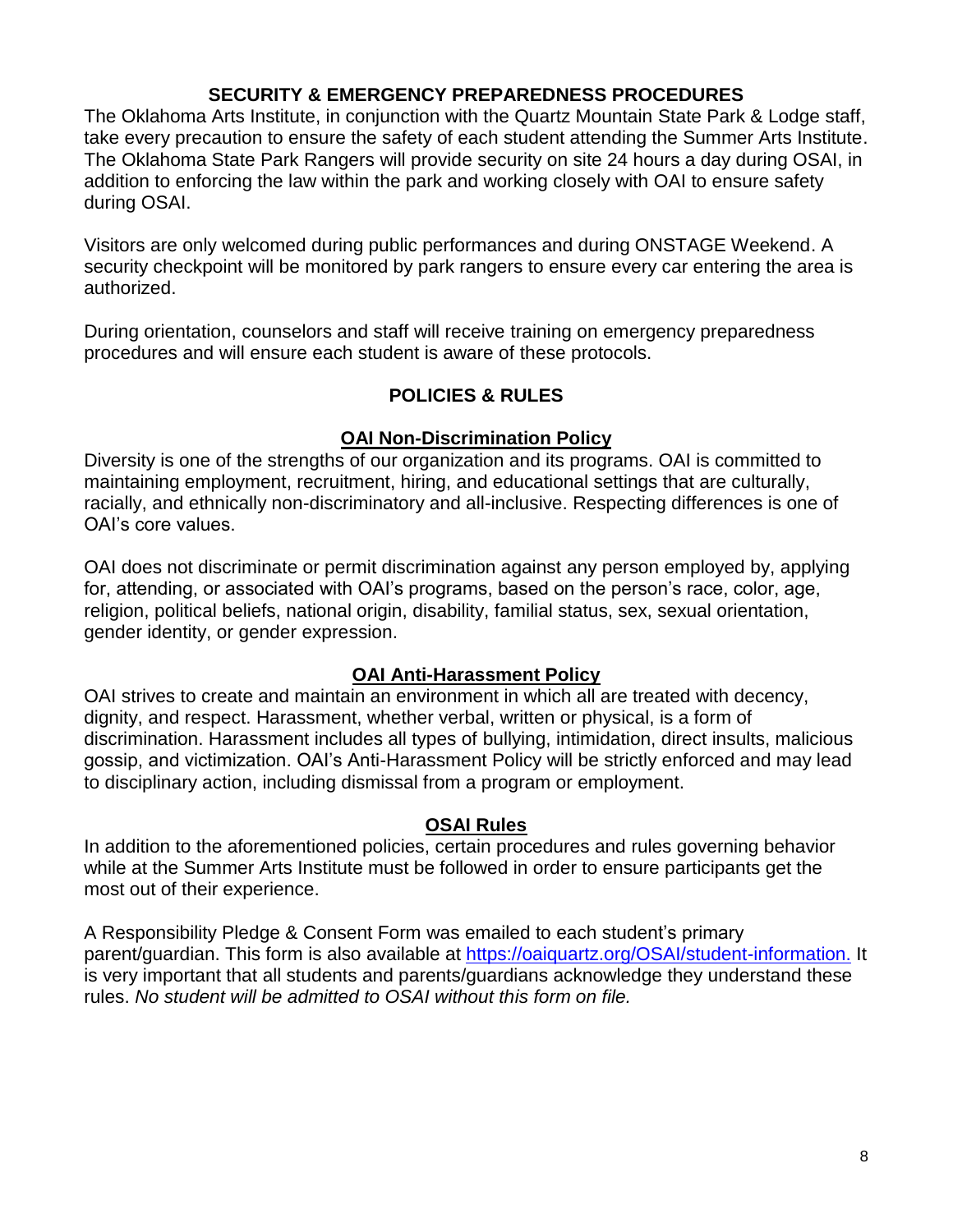**The OAI Administration reserves the right to dismiss any student who violates these rules at any time. Upon dismissal, parents/guardians are responsible for making arrangements to pick up their child. Please note that any disciplinary problems will also be considered during future selections for OSAI, and major violations of the rules may disqualify the student from future consideration.**

Alcohol & Drugs:

Possession of alcohol or illegal drugs in any form is prohibited and is grounds for immediate dismissal. Prescription and over-the-counter drugs must be registered with the medical staff at check-in. OAI Administration reserves the right to inspect student, faculty, and staff rooms if there is cause to believe this rule has been violated.

## Safety:

Fireworks and weapons are strictly prohibited at OSAI. Please also leave pocketknives at home.

Students are not permitted to drive vehicles during OSAI. Students are not permitted to get in a vehicle with anyone other than identified OSAI personnel and only in an authorized OAI vehicle.

Other than attendance at public performances and designated hours on the middle Sunday, guests are not allowed on campus after check-in. Students may not invite any non-OSAI persons into housing areas at any time, nor are students allowed in cabins or housing areas outside of OSAI jurisdiction.

Students are not permitted to go in the lake for any reason.

Students are not permitted to walk on the road after dark. No bikes, skateboards, scooters, or other similar transportation are allowed during OSAI.

Hiking on the mountain trails is permitted; however, OSAI staff supervision is not always available, and potentially dangerous wildlife (including rattlesnakes) is present along the trails. Students must hike in groups of three or more, and extreme caution should be taken to avoid injury.

Students may use the swimming pool only during posted hours and in the presence of approved OSAI staff.

Romantic or sexual relations with faculty, staff, or counselors, consensual or otherwise, are strictly prohibited and constitute grounds for immediate dismissal.

Shirts and shoes are required in all Quartz Mountain facilities, with the exception of the pool and cabins/housing areas. Additionally, it is strongly recommended that participants wear shoes at all times when outdoors due to the presence of scorpions and centipedes.

All illnesses and accidents must be reported immediately to the medical staff. Students may not stay in their room during the day, even if sick, but must report to the Health Center.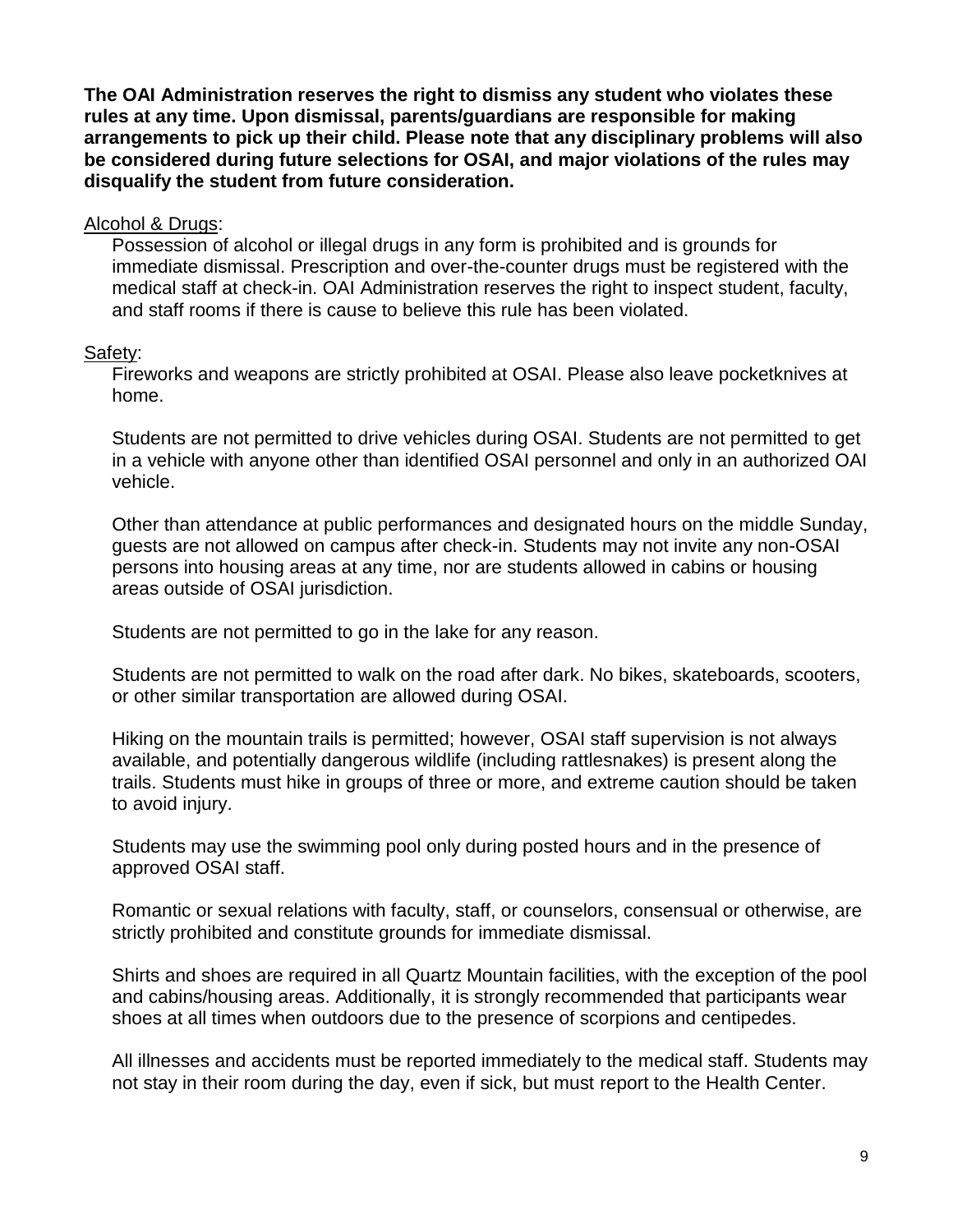## Theft & Damage:

Destruction of property, including graffiti, is absolutely forbidden. Individuals will be held personally responsible and will be expected to pay financial compensation for any property damage they cause.

Participants are expected to show respect for the physical grounds where OSAI is held. Littering will not be tolerated.

Participants are expected to be respectful of the belongings of others. Searching through or tampering with someone else's property is strictly prohibited.

## Smoking:

Pursuant to state law, the Quartz Mountain State Park & Lodge is a smoke-free facility.

## Attendance:

Students are required to arrive at OSAI on opening day, to remain on campus until after Closing Ceremonies, and to attend all evening electives, classes, and events. They are expected to be on time to classes and events and to arrive prepared. Students may not leave the grounds once OSAI has begun except under special circumstances that have been agreed upon in writing with the President or the Director of Programs prior to opening day or in an emergency with the permission of the President or the Director of Programs. If a student chooses to leave early for a non-emergency circumstance, they will not be allowed to return to OSAI in the future.

## Respect:

Students are to respect their fellow students, OSAI staff and faculty members, Park & Lodge personnel, and the visiting public. Students are to be honest in all dealings with OSAI staff, faculty, and other students. Disruptive or obstructionist behavior will not be tolerated.

Participants are expected to behave with courtesy toward all performers and audience members. It is an artist's responsibility to be a good audience member, as well as performer. Food and drink are never allowed in the performance areas. Use of electronic devices (e.g. cell phones, smart watches) is strictly prohibited in classes and performances. Any electronic device that interrupts class or performance time will be confiscated for the duration of OSAI and returned after check-out.

Students must abide by the dress code at all times (see Clothing & Dress Code section). If the OAI Administration determines that an outfit is inappropriate, the student will be asked to change.

Students should immediately report any type of bullying, discrimination, or harassment to their counselor or an OAI staff member. Such behavior will not be tolerated, even if that is not the intent of the person engaging in such behavior.

# **STUDENT DISCIPLINE PROCEDURE**

<span id="page-9-0"></span>Prior to attendance, students are expected to review the rules set forth in the handbook and sign the Student & Family Responsibility Pledge, agreeing to abide by these rules.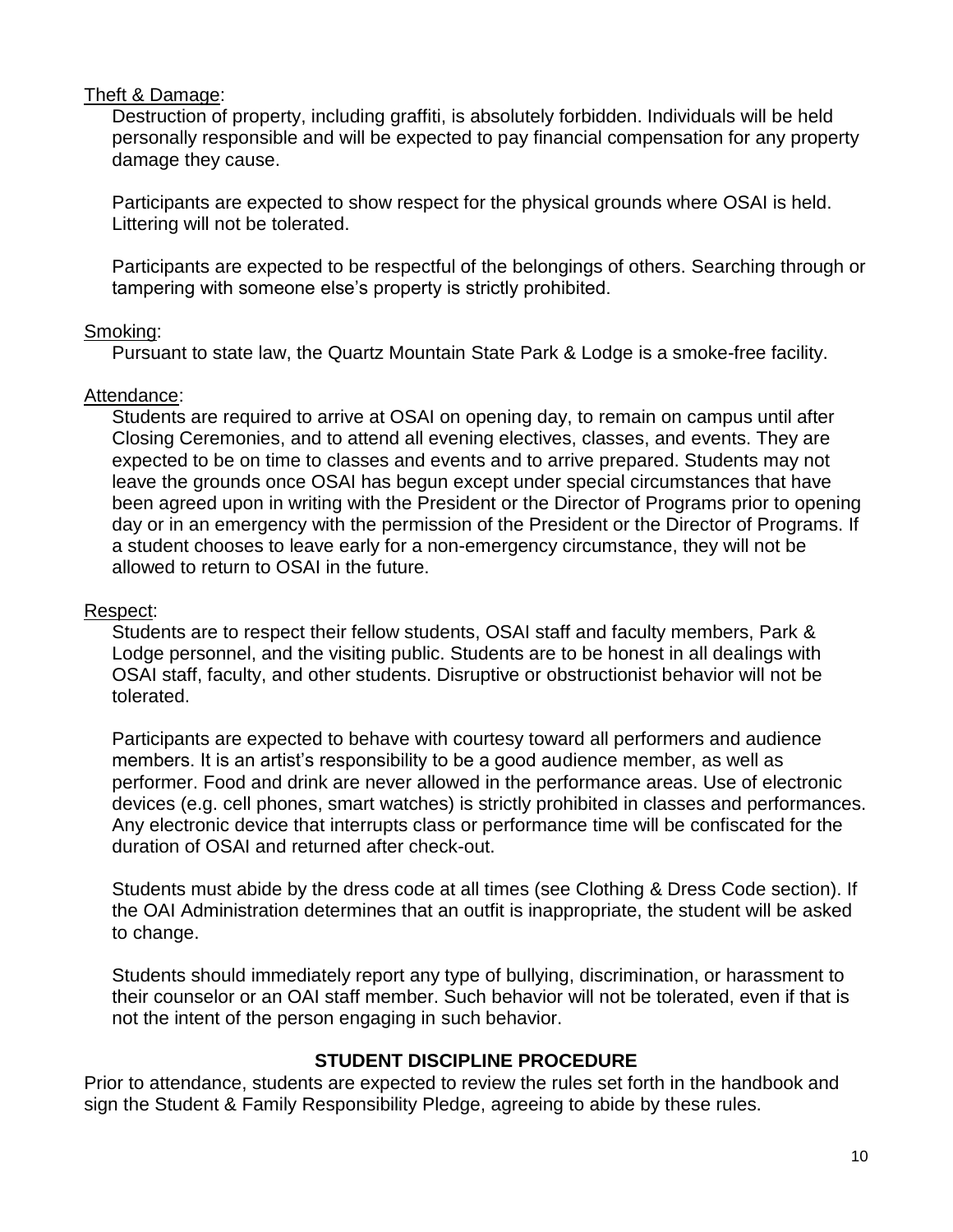During OSAI, students found to be in violation of the rules will be informed of the particular infraction and potential consequences. The OAI Administration will consider available information, including the student's own explanation of circumstances, before making disciplinary decisions. The student's counselor, liaison, faculty member, and/or parent/guardian(s) will be involved in the process as appropriate.

Because violation of the rules of conduct affect the entire community, the OAI Administration will take into consideration the wellbeing of the OSAI community as a whole in determining the appropriate action to be taken. OAI reserves the right to dismiss any student at any time for a serious infraction of the rules. Students dismissed for disciplinary infractions generally will not be considered for future admission to OSAI.

# **HELPFUL INFORMATION FOR YOUR QUARTZ MOUNTAIN STAY**

## **Housing**

<span id="page-10-1"></span><span id="page-10-0"></span>Student housing assignments are designed to encourage interaction between students of different disciplines. The Arts Institute does not take requests for roommates. All housing facilities are air-conditioned. In general, female counselors and female students are housed in hotel rooms that sleep 4 students. Male counselors and male students are housed in cabins, bunkhouses, and duplexes that sleep 6-15.

Given the limited accommodations at Quartz Mountain, some students will have to share a queen- or king-size bed with another student. While sharing a sleeping space can be awkward at first, most students quickly adapt to their temporary living arrangements, and the initial discomfort subsides. In the meantime, here are some creative solutions former students have devised to make sharing a bed a little more comfortable:

- Bring headphones/earplugs in case of a loud sleeper.
- Bring an extra pillow or pool noodle to create a clear division of space.
- Bring an extra blanket or sleeping bag so you don't have to share covers.

OAI also offers gender-inclusive housing. Gender-inclusive housing is open to students whose needs are not met by our traditional housing options and supports OAI's non-discrimination policy, which was developed to ensure a supportive environment where all students, regardless of gender expression or gender identity, are respected, safe, and welcome.

To inquire about gender-inclusive housing or for any other questions related to housing, please contact Emily Claudé at eclaude@oaiquartz.org or 405.605.7500.

## **Meals**

<span id="page-10-2"></span>Quartz Mountain is contracting with a new catering service, and OSAI menus are still being developed. Therefore, specific food items are not yet confirmed, and students with limited diets are encouraged to bring snacks to supplement. All meals will be served buffet style, and gluten-free and vegan options should be available at each meal. Special diets may be accommodated, but OAI must be apprised in advance. Due to the size of the dining room, students will be divided into three groups and eat at assigned meal times. Students will be issued an ID bracelet that must be worn at all times in order to be admitted to the dining room.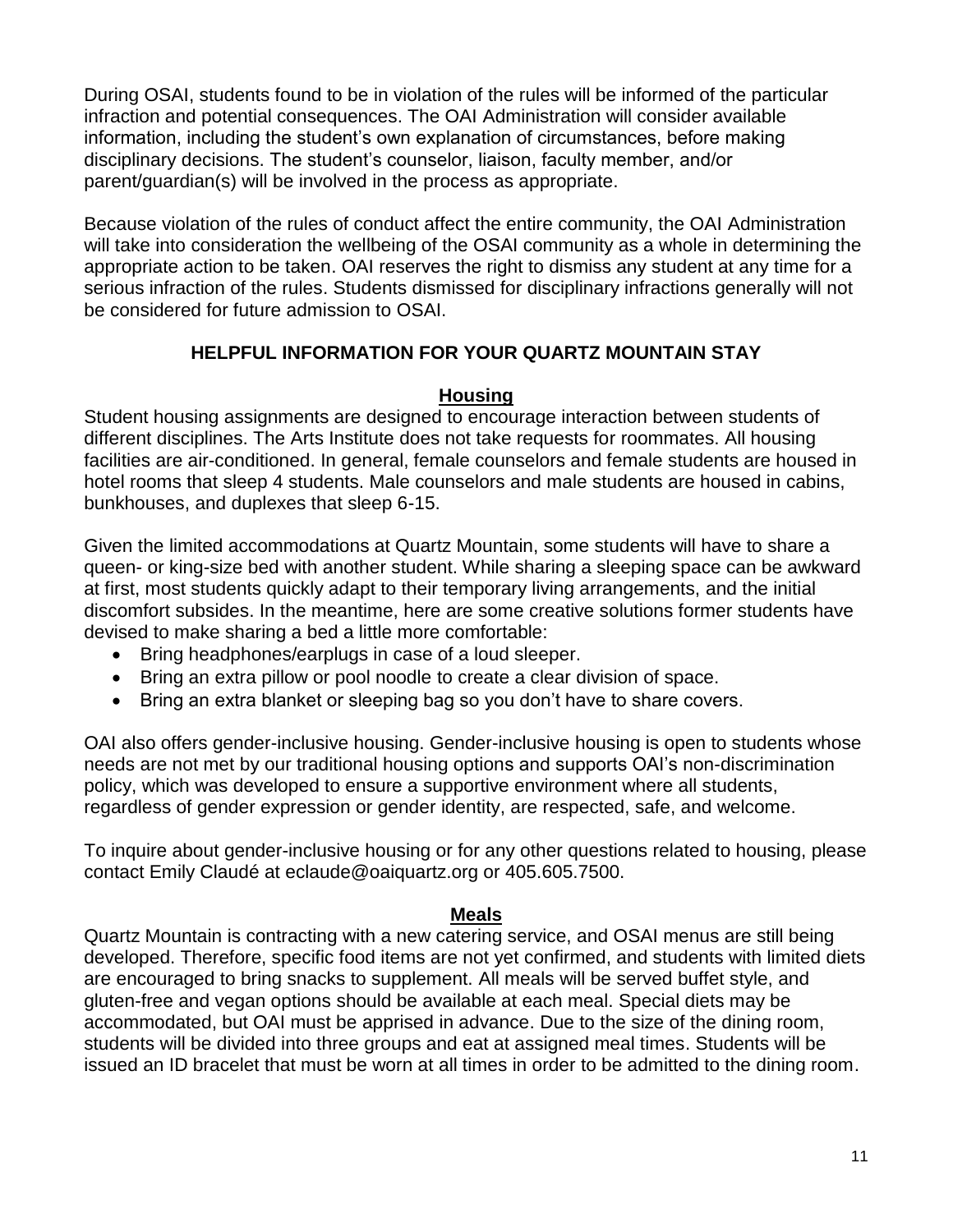## **Oklahoma Arts Institute Store**

<span id="page-11-0"></span>The OAI Store is open daily during OSAI. The store stocks a variety of snack foods and water. The OAI Store also sells a variety of OSAI-related items, including t-shirts and reusable water bottles. Personal checks, cash, Visa, and MasterCard are all acceptable forms of payment.

The Quartz Mountain Lodge store will also be open during OSAI and items can be purchased at the front desk.

## **Vehicles & Buses**

<span id="page-11-1"></span>Prior to OSAI, students are asked to notify OAI as to whether they intend to drive their own car to Quartz Mountain. In order to assign each student a parking space, we must have this information BEFORE check-in*.* Immediately after check-in at Quartz Mountain, students who drove themselves will have an opportunity to deliver their belongings to their room, then park their vehicles in an assigned area. Students must then give their keys to the Director of Security & Transportation for safekeeping. Students may not drive their vehicles while OSAI is in session. Keys will be returned when students check out after closing ceremonies on the final Sunday of the OSAI.

It is a very long walk from the cabins to the lodge. A shuttle bus service will run on a regular, posted schedule for students staying in the cabins. Students are expected to be aware of the bus schedule and be on time for classes and performances. No special bus runs will be made for students who miss the bus. Students may not walk on the road after dark. In the interest of safety, students are not allowed to bring bicycles, scooters, or skateboards to Quartz Mountain.

## **Communications**

<span id="page-11-2"></span>A complete daily schedule of events, including performances, will be provided to students when they arrive at Quartz Mountain.

Phone messages for students will be given to them through their counselor, but students will not be pulled from class to receive messages except in emergencies. Students may call home at any time during breaks in the class schedule.

# **Electronic Devices**

<span id="page-11-3"></span>Use of electronic devices (e.g. cell phones, smart watches) is strictly prohibited in classes and performances. Any electronic device that interrupts class or performance time will be confiscated for the duration of OSAI and returned after check-out. **Students are not allowed to have personal computers (including tablet computers) or to watch TV while at Quartz Mountain. Dedicated e-readers, such as the Kindle, Nook, Kobo, etc, are allowed, but we strongly discourage bringing electronics of any kind. OAI cannot be responsible for damaged, lost, or stolen valuables.** 

*Please note: Creative writing and film & video students will be allowed to bring their own laptop computers, but student computers must remain in the classroom for the duration of OSAI and will be secured when class is not in session.*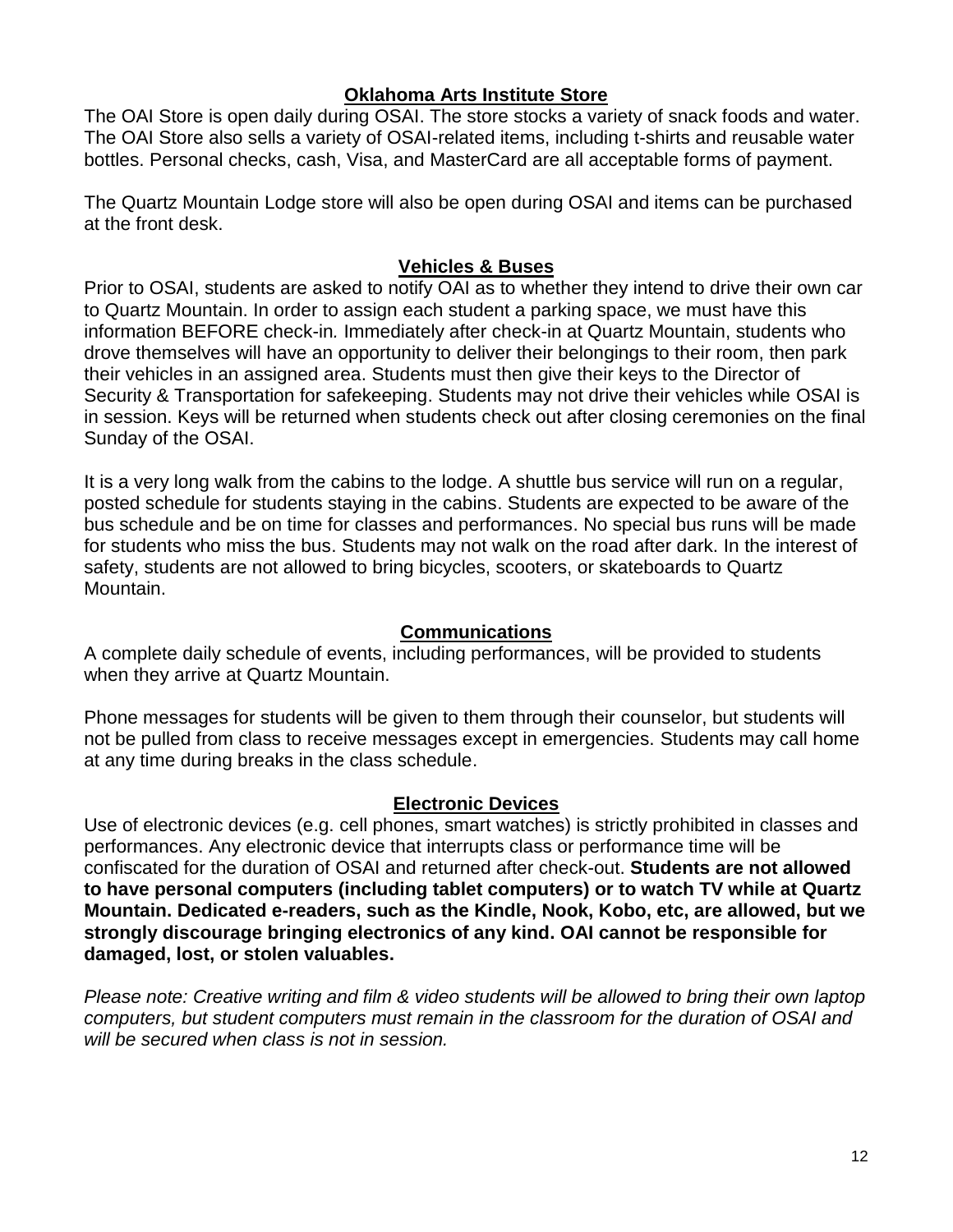# **Clothing & Dress Code**

#### <span id="page-12-0"></span>Shoes:

Comfortable shoes are recommended for daily classes and walking around campus. Students must bring at least one pair of closed-toe shoes. If students choose to hike at Quartz Mountain, closed-toe shoes are required, but hiking boots are best.

#### Dress Code:

Freedom of expression is a cornerstone of the OSAI educational experience. While OSAI values every student's right to express themselves in the way they dress, students are expected to honor the educational environment of OSAI by wearing attire that is respectful of others and not excessively revealing. Clothing must cover the trunk of the body and upper thighs. If the OAI Administration determines that an outfit is inappropriate, the student will be asked to change.

#### Laundry:

Students may want to bring laundry detergent to wash a few clothes in their bathroom sink. Large loads may be sent to a commercial laundry in Altus at the student's expense only on Sunday, June 19th. The student's clothing and laundry bag must be clearly marked. Laundry will be returned for pick-up at the OSAI office on Tuesday, June 21st, and payment is due at that time. Cash, checks, Visa, and MasterCard are all accepted. The laundromat charges by weight, and a typical load costs between \$10 and \$20. OAI is not responsible for lost or damaged items.

#### Clothing Recommendations:

Students should bring enough clothing for at least 7-14 days, and may want to include the following: bathrobe, swimsuit, raincoat, and a sweater or light jacket. Many students choose to bring dressier clothing for performances and special events. Students should have their name sewn or marked in all items of clothing and accessories. Keep in mind that, although it will be hot outside, all Quartz Mountain facilities are well air-conditioned, so students should be prepared to layer. Students wishing to send out laundry on the second Sunday of OSAI should bring an indelibly marked laundry bag.

Discipline-specific clothing needs as determined by the faculty members and will be included on the classroom supply lists. Students will be notified by email when supply lists are available.

## T-Shirt Printing Elective:

There will be a t-shirt printing elective during OSAI. Original designs and printing assistance will be provided. Students are encouraged to bring a plain, solid-colored item of clothing or other fabric to print on. The OAI Store will also have some plain materials available for purchase.

## **Other Items to Bring**

- <span id="page-12-1"></span>1. A copy of this **Student Handbook** – *Please bring to orientation and to your first cabin meeting on Saturday, June 11!*
- 2. Please bring a **flashlight** with working batteries.
- 3. Students must bring their own **hangers** for the closets.
- 4. A clothes **iron** may be necessary for students to press their concert/performance attire.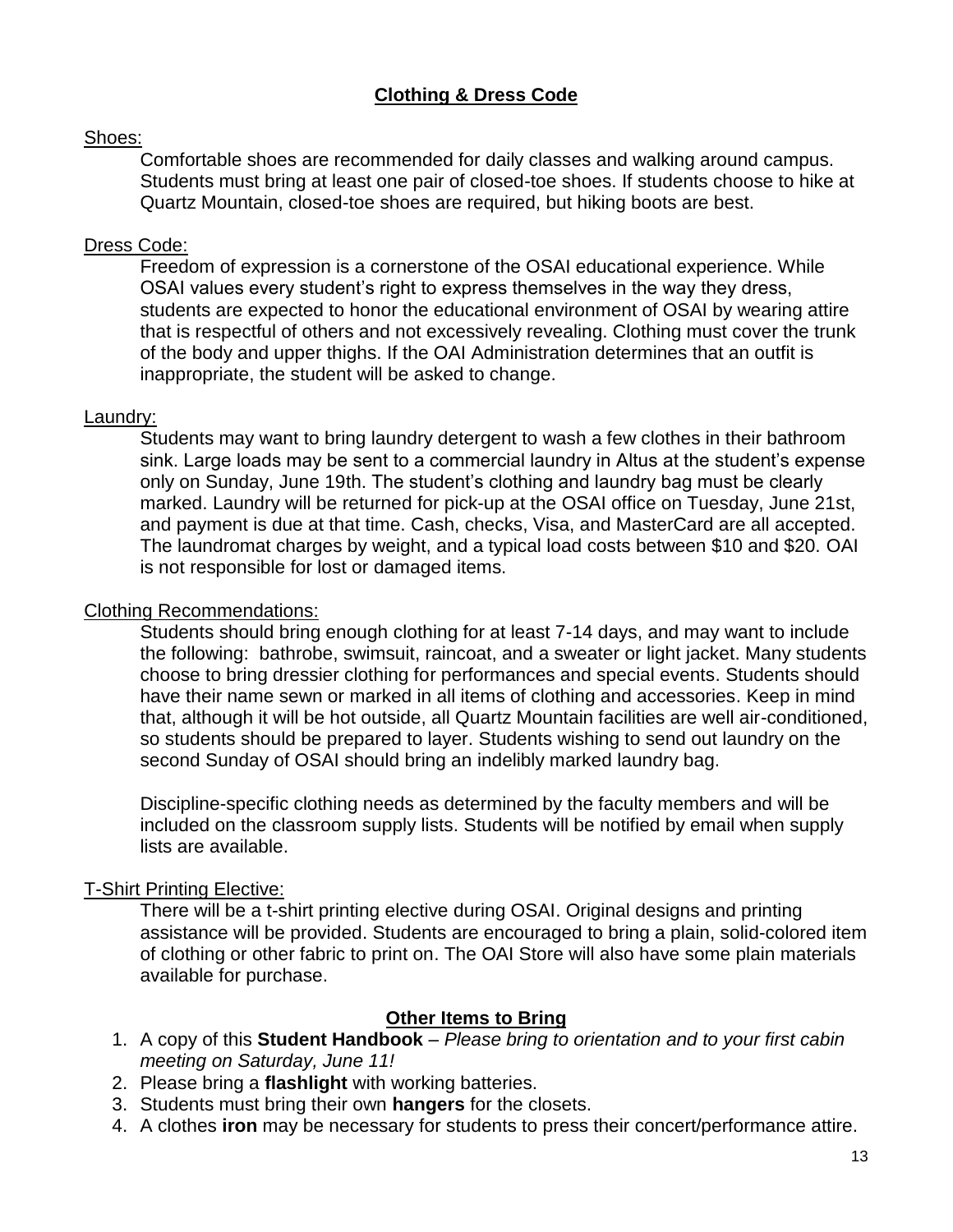- 5. Toiletry items are recommended to be kept in a **small plastic carrier or a large Ziploc bag**.
- 6. Male students should bring a **footlocker or a plastic tub**. This precaution will help to keep insects and other creatures out of personal belongings.
- 7. Students are **required to bring ten sheets of personal stationery or note cards, with envelopes, and seven First Class or "Forever" stamps** for writing thank-you letters to donors (see Thank-You Notes section).
- 8. Students are advised to **leave valuable items at home**. Any valuables that must be brought should be kept in a suitcase or footlocker that locks. *OAI is not responsible for lost or stolen items.*
- 9. A variety of snacks and drinks are available for purchase at the OSAI Store and at the front desk, but you may want to bring **additional snacks**. It's also a good idea to bring a **reusable bottle for water**.
- 10.Students should bring **at least one face mask**. If CDC recommendations change during OSAI, masking may be required. Additionally, OAI strongly recommends masking for unvaccinated individuals and supports any other individuals who wish to wear masks during OSAI.
- 11.On Monday, June 20, the OSAI Variety Show will be held in the PAC. Students are encouraged to bring **special costumes, props, or instruments** they may need if they choose to perform. All variety show acts must include cross-discipline collaboration and be approved through the OAI office.
- 12.**Spending money** may be needed to purchase supplementary drinks and snacks, items from the OSAI Store (such as t-shirts and books), and to pay for laundry service and other miscellaneous items. The OSAI Store accepts cash, checks, Visa, and MasterCard. Angel Fund recipients will receive a t-shirt and a small stipend for the OSAI Store in order to purchase snacks.
- 13.The following items are **also suggested**: backpack, cards & games, hat, raincoat or umbrella, sunglasses, sunscreen, and an extra towel for the pool. (Bath towels, bed linens, and pillows are provided.) Bug repellent spray (such as OFF!) may also be helpful, but please note that *students are not permitted to use such sprays indoors. Additionally, students may not bring pesticide sprays (such as Raid) to Quartz Mountain.*
- 14.Each faculty member will compile a list of **classroom supplies** you will need to bring for your discipline. Students will be notified by email when supply lists are available.

# **Optional Activities**

<span id="page-13-0"></span>In addition to classes, performances, lectures, and demonstrations, many optional activities are offered during OSAI. Students will receive a complete daily schedule upon arrival at Quartz Mountain, but activities may include: board games, a dance, discipline-specific electives, fitness classes, group runs, karaoke, outdoor activities, sunrise hikes, and more!

# **THANK-YOU NOTES**

<span id="page-13-1"></span>Each student is asked to write seven thank-you letters to OAI's supporters during a scheduled "Thank-You Note Session" while they're at Quartz Mountain. The seven recipients will be strategically chosen based on various factors, such as geographic location or artistic interest.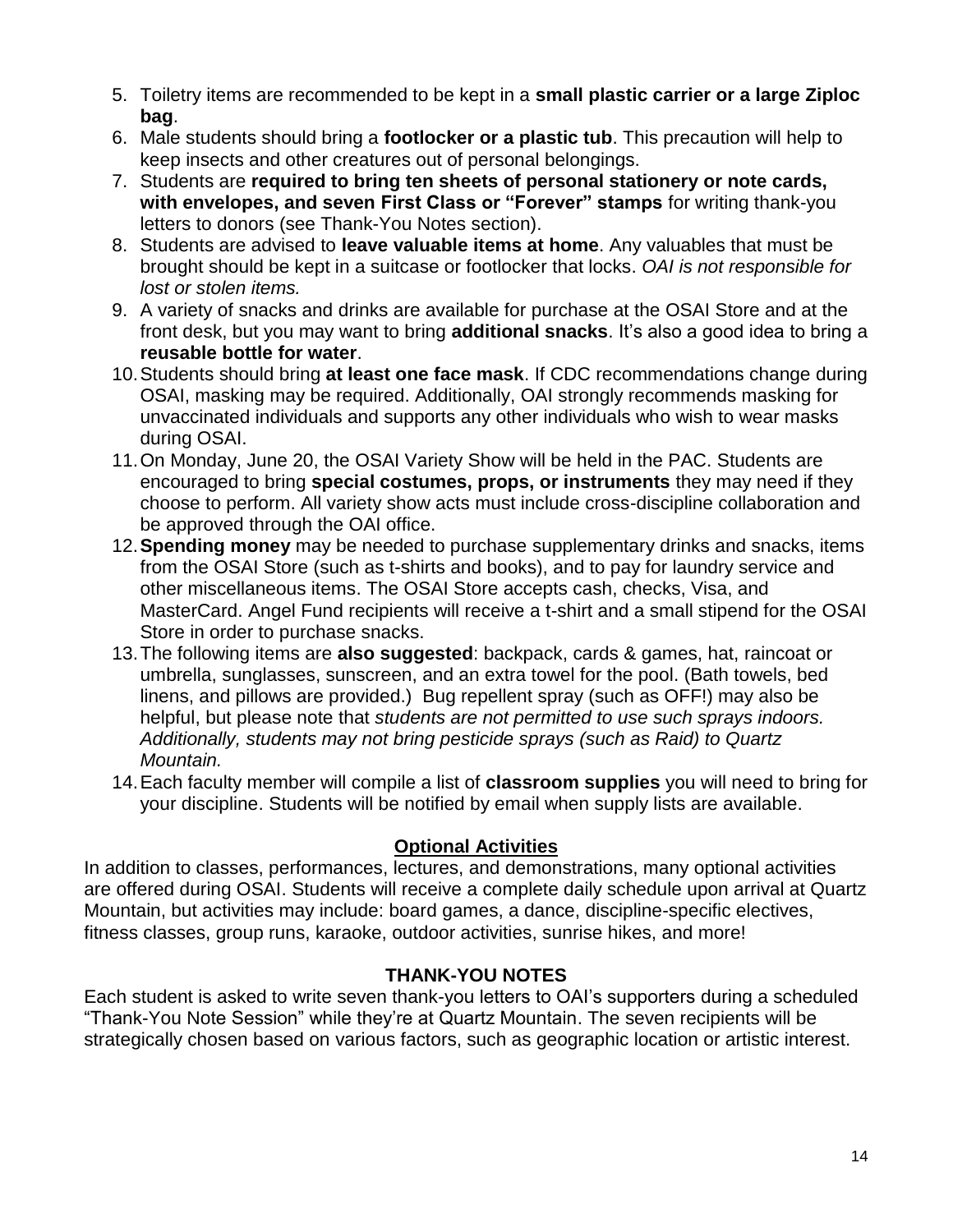# **Thank-You Note Materials**

<span id="page-14-0"></span>Students must bring the following items to OSAI:

- **Stamps:** At least seven First Class or "Forever" stamps. Please note that some stationery will require additional postage if it does not use a standard-sized envelope.
- **Stationery or notecards:** At least ten individual sheets or cards. (No lined notebook paper, please!)
- **Envelopes:** At least ten envelopes, preferably ones that match the note cards / stationery.
- **Template letter:** To ensure students are prepared to complete their thank-you notes in the allotted time at Quartz Mountain, it is highly recommended that they draft a template letter at home, ahead of time. (See Thank-You Note Template Guidelines below.)
- **(Optional) Return address labels:** Each student will write their own home address on the envelopes, and return address labels are often helpful.

# **Thank-You Note Template Guidelines**

<span id="page-14-1"></span>A general thank-you letter template will help students complete their letters in the allotted time, with additional anecdotes about their OSAI experience once they are there. The following must be included in every letter:

- Student's first and last name
- Student's hometown
- Student's artistic discipline
- Student's background (e.g. age or grade in school, the length of time they've been studying their artistic discipline, other details about their artistic endeavors)
- "Oklahoma Summer Arts Institute" mentioned by writing the full name at least once before using the "OSAI" acronym. (Since OAI's supporters are not expecting to receive these letters, a point of reference is necessary.)

<span id="page-14-2"></span>Students are urged to choose their words carefully and make every effort to use correct grammar and spelling. Most importantly, students should be respectful and gracious; without the support of these individuals, there would be no Oklahoma Summer Arts Institute!

# **IMPORTANT DATES & SCHEDULES**

# **Student Arrival & Check-In**

# <span id="page-14-3"></span>**Saturday, June 11**

1:00-2:30 p.m. Check-In *(In order to expedite the check-in process, students should arrive at assigned check-in times based on distance from Quartz Mountain.):*

- Students who live **less than 155 miles** from Quartz Mountain (including Norman and Oklahoma City) should **arrive between 1:00 p.m. and 1:30 p.m.**
- Students who live **155-250 miles** from Quartz Mountain (including Edmond and Jenks) should **arrive between 1:30 p.m. and 2:00 p.m.**
- Students who live **more than 250 miles** from Quartz Mountain (including Tulsa) should **arrive between 2:00 p.m. and 2:30 p.m.**

3:30-4:30 p.m. Orientation / PAC *(Parents/guardians are encouraged to attend.)*

4:45 p.m. Campus Closes to Visitors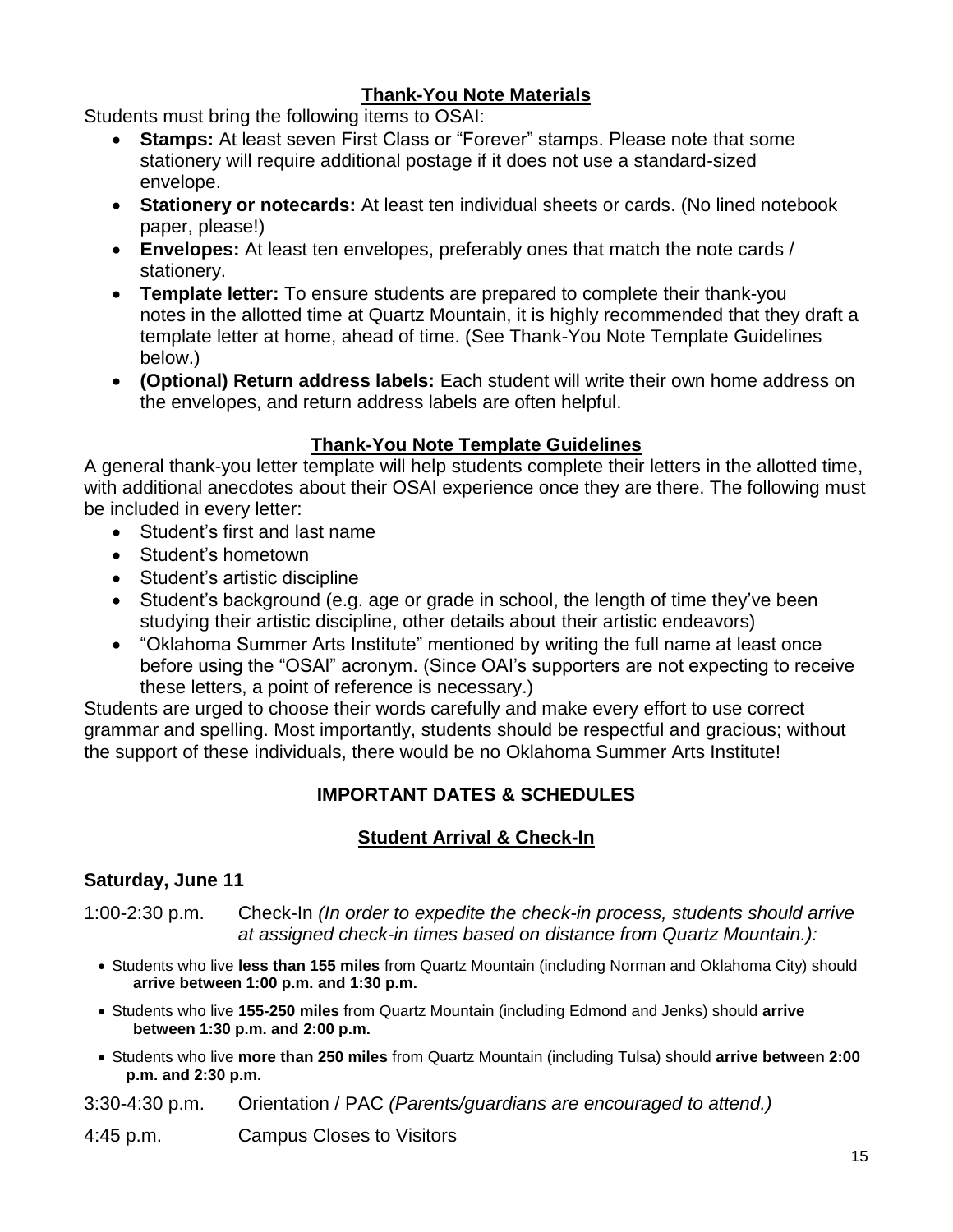| $4:45$ p.m.    | <b>Students Meet in Assigned Housing Areas</b> |
|----------------|------------------------------------------------|
| 5:15-6:30 p.m. | <b>Dinner</b>                                  |
| 7:00 p.m.      | Meet the Faculty / PAC                         |
| 8:00-9:00 p.m. | <b>First Class Session</b>                     |
| 9:45 p.m.      | <b>Cabin Meetings</b>                          |
| 11:00 p.m.     | Lights out                                     |

## **Medications**

Please bring all medications to check-in to leave with the medical staff, who will store and dispense medications as needed.

#### **Instruments**

Orchestra students with large instruments (cello, double bass, and tuba) may unload their instruments directly behind the PAC and then drive to the lodge parking area. Musicians with small instruments should bring their instruments with them to check-in to keep them out of the heat.

#### Parking

Please park cars at the Quartz Mountain Lodge and leave luggage in the car until after checkin*.* Allow 5-10 extra minutes to walk across the footbridge to the Robert M. Kerr Performing Arts Center (PAC) where check-in and orientation will be held. Cars with accessible parking authorization may park at the PAC in designated spaces for check-in and orientation. After orientation, these cars should be moved to the spaces for accessible parking designated in the Lodge parking lot.

## **VIP Day**

## <span id="page-15-0"></span>**Saturday, June 18**

Donors, legislators, and other distinguished guests will visit Quartz Mountain to tour classes and attend evening performances. These activities are part of OAI's donor cultivation efforts and are by invitation only. Other visitors may attend the public performances in the PAC that evening, but may not tour classes, attend dinner, or otherwise visit campus on VIP Day due to space constraints. Parents/guardians and other guests will have an opportunity to tour classes and visit campus the following weekend. Students will be asked to dine with VIP guests on Saturday evening so they can express their appreciation for the program assistance and scholarships donors provide.

## **First Week Chorus & Orchestra Concerts**

## <span id="page-15-1"></span>**Saturday, June 18, 7:00-8:30 p.m. / PAC at Quartz Mountain**

Chorus and orchestra students will give their first performances the first Saturday evening in a combined concert. Campus will open to the public at 6:00 p.m.

## **Sunday, June 19, 7:00-8:30 p.m. / Scissortail Park in OKC**

Chorus and orchestra students will give a repeat performance of their first week repertoire during a public, outdoor performance at [Oklahoma City's Scissortail Park.](https://scissortailpark.org/) Families and friends are encouraged to attend this performance. OAI will provide transportation for students to and from this performance.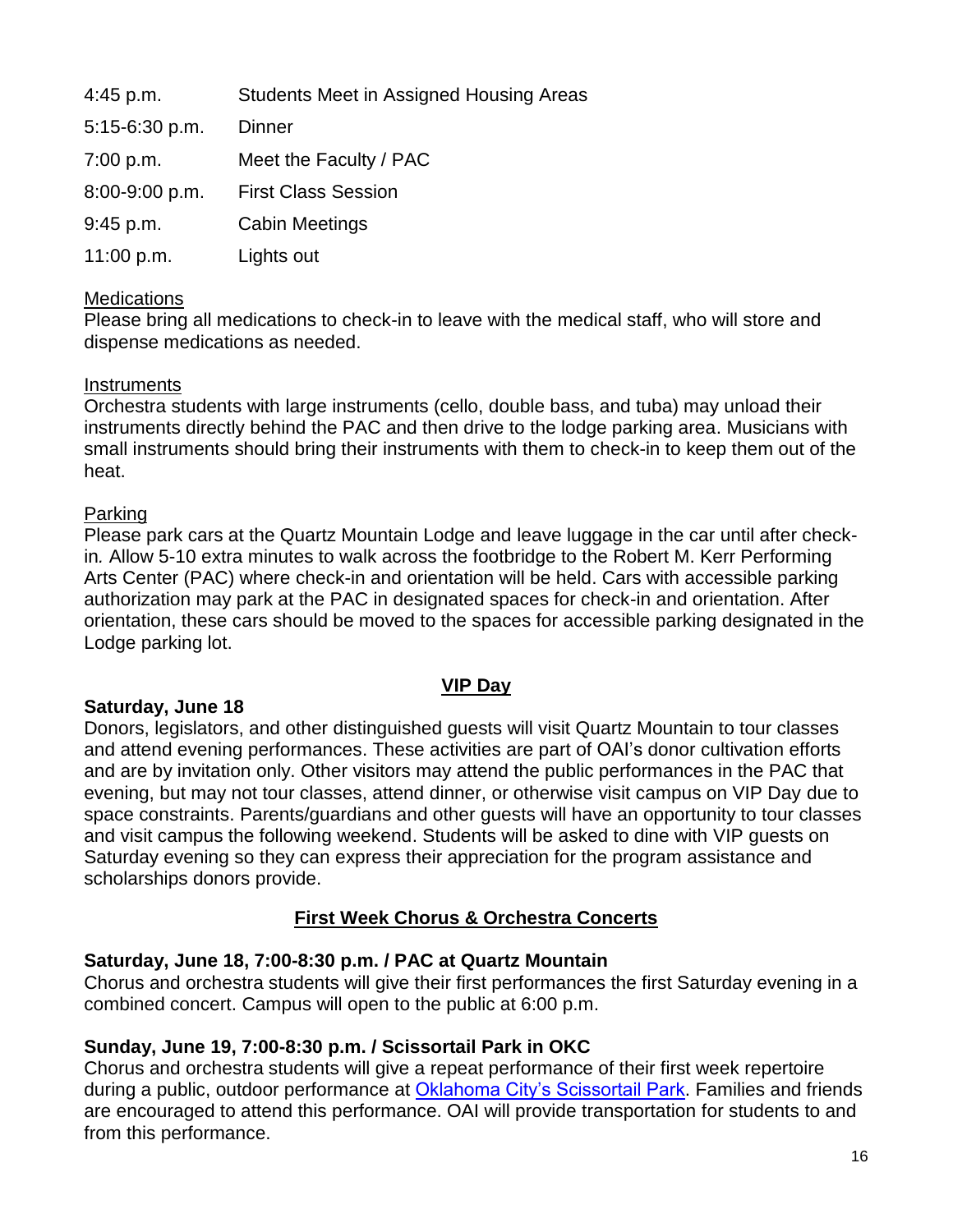# **Family Visitation on Middle Sunday**

## <span id="page-16-0"></span>**Sunday, June 19, 10:00-11:00 a.m. / Amphitheater at Quartz Mountain**

Celebration of the Spirit is a program and time for quiet reflection held in memory of special friends of OAI, featuring performances by faculty, counselors, and students.

# **Sunday, June 19, 9:00 a.m. - 5:30 p.m. / Quartz Mountain**

Family and friends may visit their student during the middle Sunday of OSAI. Students are **NOT** allowed to leave campus; however, campus will be open to the public from 9:00 a.m. to 5:30 p.m. *(Please remember that guests may NOT enter housing areas during OSAI.)* Activities and elective workshops will be available throughout the day.

# **ONSTAGE Weekend (Final Student Performances)**

<span id="page-16-1"></span>At the end of the second week, family and friends are invited to "ONSTAGE Weekend," a showcase of student performances and presentations. These events are open to the public and free of charge.

## **Friday, June 24**

| $6:30-7:30$ p.m.   | <b>ONSTAGE Performance: Dance / PAC</b>                |
|--------------------|--------------------------------------------------------|
| 7:30-8:00 p.m.     | Reception / PAC Deck                                   |
| $8:00 - 9:00$ p.m. | <b>ONSTAGE Performance: The Institute Chorus / PAC</b> |

# **Saturday, June 25**

| 10:00 a.m.         | ONSTAGE Gallery Opening (Drawing & Painting and Photography) /          |
|--------------------|-------------------------------------------------------------------------|
|                    | Amphitheater                                                            |
| $1:30-2:30$ p.m.   | <b>ONSTAGE Performance: Acting / PAC</b>                                |
| 2:30-3:00 p.m.     | <b>Reception / PAC Deck</b>                                             |
| $3:00 - 4:30$ p.m. | <b>ONSTAGE Performance: Creative Writing and Film &amp; Video / PAC</b> |
| 4:30-5:30 p.m.     | Classes Open to Parents/Guardians and Visitors                          |
| $8:00 - 9:00$ p.m. | <b>ONSTAGE Performance: The Institute Orchestra / PAC</b>               |
|                    |                                                                         |

# **Sunday, June 26**

| 10:00 a.m. | <b>Closing Ceremonies / PAC</b> |  |
|------------|---------------------------------|--|
|            |                                 |  |

# **Departure & Check-Out**

<span id="page-16-2"></span>Closing ceremonies are an important time of closure and farewell for students who have spent an intensive two weeks together. Orchestra and chorus students will be involved in short performances at closing ceremonies. Students will not be dismissed before closing ceremonies.

Students will check out with their housing counselor in their housing area immediately following closing ceremonies on Sunday, June 26. It is necessary that all students go through the checkout procedure to document the release of OAI's responsibility for each student and the time of departure, as well as to wrap up the final details, such as key returns, certificates of achievement, and retrieving lost & found items.

Students not driving themselves must have an authorized person present to check out the student no later than 11:00 a.m.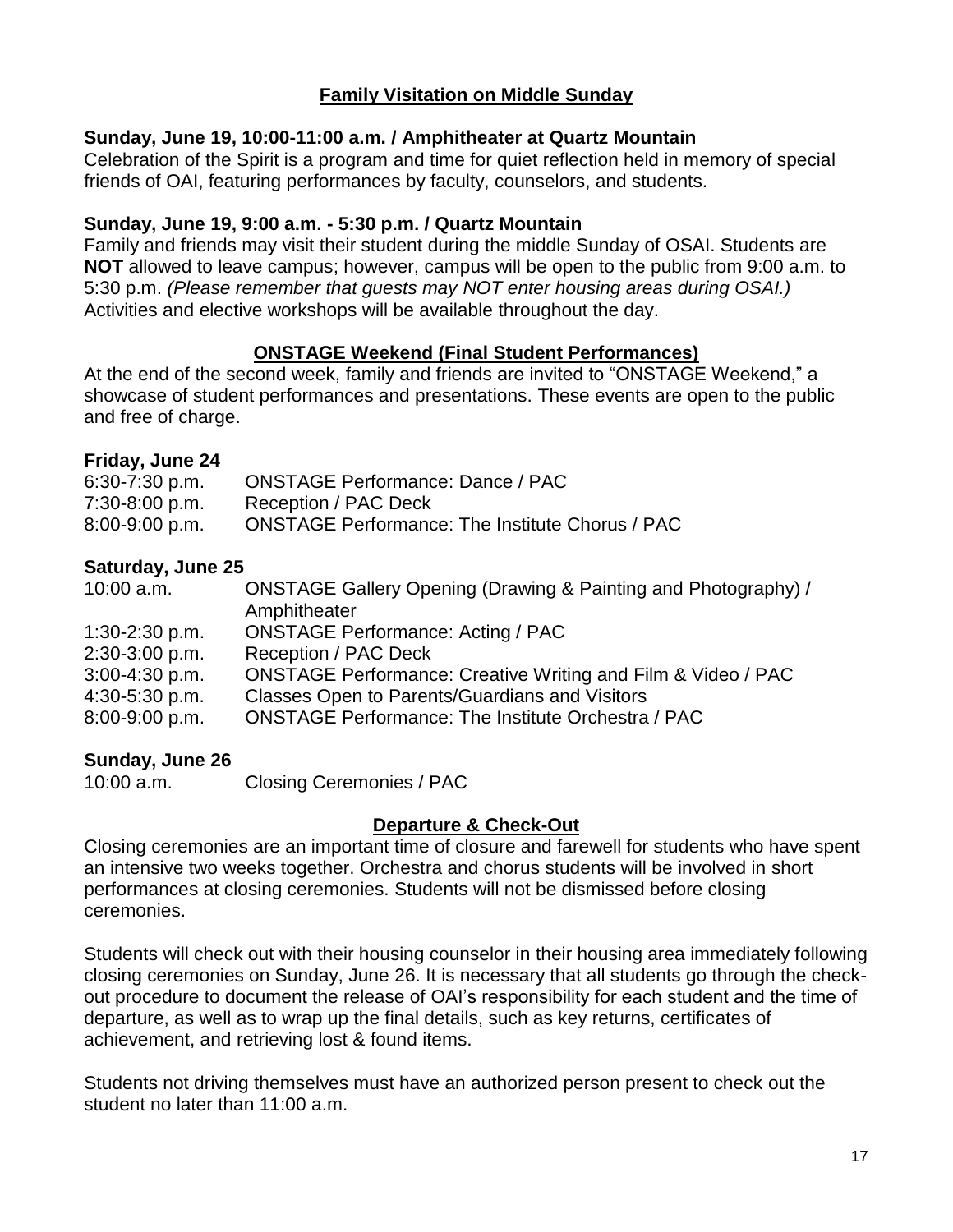## **OTHER HELPFUL INFORMATION FOR PARENTS/GUARDIANS**

<span id="page-17-0"></span>The following information summarizes some of the points most important to parents/guardians. However, please read the entire handbook with your child—there is a lot of important information you will need to know in order to make your child's experience successful!

#### **Check-In**

**Only one parent/guardian** should accompany your child through check-in at the Robert M. Kerr Performing Arts Center (PAC) to avoid overcrowding. Other family members may remain on the PAC deck or in the seats of the PAC. In order to protect instruments from the heat, large instruments may be secured in lockers located in the backstage area of the PAC. Small instruments should be brought to check-in. Bring all medications with you to check-in to give to the medical staff. Please leave all other luggage in your car during check-in. There will be time after check-in for unpacking. *Also, parents/guardians should plan to attend orientation with your child, as much of the information will be useful to you.* The campus will close to all visitors following the orientation.

# **Attending Performances**

In order to find parking and secure a seat in the PAC, we encourage you to arrive early for the performances and events. Campus will open to visitors one hour before public performances. Please be advised, some performances and events will have larger crowds than others.

# **Dining With Your Student at Quartz Mountain**

Family and friends may visit and dine at Quartz Mountain *at their own expense* and *only at designated times during OSAI:* Lunch on Saturday, June 11 (check-in) from 11:00 a.m. to 1:00 p.m., lunch on Sunday, June 19 (student afternoon off) from 11:30 a.m. to 1:30 p.m., dinner on Friday, June 24 from 4:30 p.m. to 6:00 p.m., lunch on Saturday, June 25 from 11:00 a.m. to 1:00 p.m., or dinner on Saturday, June 25 (ONSTAGE Weekend) from 5:30 p.m. to 7:00 p.m.

# **Family Accommodations**

Families and friends who wish to stay overnight during ONSTAGE Weekend, June 24-26, should note that there are no rooms available at the Quartz Mountain Lodge. There are 255 students whose families and friends will be visiting that weekend and need accommodations, so we recommend that you make nearby reservations well in advance. Information about overnight accommodations in the Quartz Mountain area is available on our website at <https://oaiquartz.org/content/directions-quartz-mountain-area-hotels>

# **Visitation & Student Attendance Policies**

We strive to maintain a retreat atmosphere for the uninterrupted study of the arts during OSAI. Absences or distractions from educational activities compromise our ability to ensure student safety and security, significantly undermines your child's study, and detracts from the experience for all students in the classroom. We ask that you understand and comply with our visitation policies, as follows:

- No visitors are allowed on campus, except at public performances and during ONSTAGE Weekend.
- Other than attendance at the chorus & orchestra concerts on Saturday evening, June 18, family & friends are not allowed on campus during VIP Day due to space limitations. All VIP Day events are by invitation only for our donors and public partners. However, parents are welcome to visit classes on Saturday afternoon, June 25, 4:30-5:30 p.m.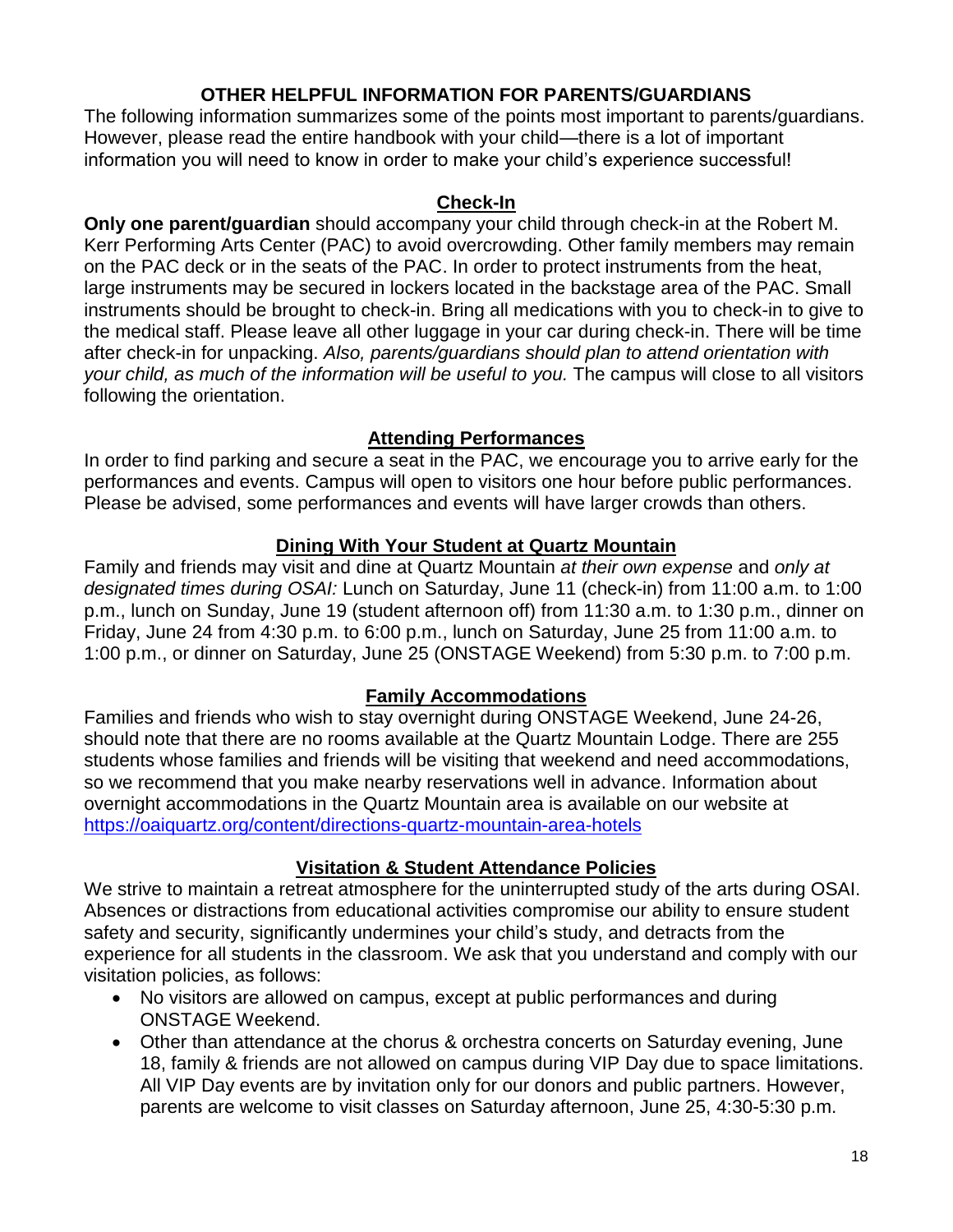- No student may leave Quartz Mountain during the program, except in the case of an emergency or OSAI field trip. Absences for special circumstances are allowed only with pre-arranged, written permission of the OAI Administration. Absences for any other reason will not be permitted.
- Students are encouraged to call home between breaks in their classes and after performances in the evenings, before 10:00 p.m. Please be aware that cell phone service can be spotty. Letters and packages are always appreciated. A mailing address is provided at the end of this handbook.

These policies will be further discussed at Orientation on Saturday, June 11 at 3:30 p.m. Please feel free to call our administrative offices at any time with any questions you may have: 405.605.7500. *(During OSAI, the Oklahoma City office phone is forwarded to Quartz Mountain.)*

#### **Homesickness**

If you can remember your first time away from home, you will not be surprised if you receive a phone call from your child on the first day of class. Many students initially discover that the curriculum is more demanding than they anticipated. Most students attending OSAI are used to being one of the most artistically talented students in their school, and now they find themselves in a classroom full of exceptional students. In addition, they are in an unfamiliar place, surrounded by lots of enthusiastic artists. They may feel insecure or withdrawn at first. Though it may not seem like it to a teenager, two weeks is a very short time in their lives. It is important for students to realize that they are at OSAI not to compete or to be judged, but to learn. Students should also recognize that they have made a commitment to their class at the Summer Arts Institute, as well as to the donors who have provided their scholarship, and it is important to see OSAI through to completion. Across the board, we have found that, after the first few days, students adapt to the schedule and demands of the program and have a wonderful experience. OSAI is an extremely welcoming environment and students typically make lifelong friends, making it difficult to leave at the end of the two weeks.

As a parent/guardian, you can help by listening sympathetically and encouraging your students to remain in class. There are many resources for frustrated students at OSAI. Encourage them to talk through their concerns with their counselor or liaison. Additionally, the OSAI nurses have many years of experience dealing with homesickness and the symptoms it can produce. Most importantly, you and your student must remember that the OAI Administration cannot remedy a situation if we do not know it exists. Communication is key to a positive and productive experience at OSAI. Please do not hesitate to call our office if you have any concerns or if you feel we need to check on your child.

## **Social Media**

Want to keep up with the excitement of OSAI from home? Don't miss the latest happenings in the classroom and community by following @oaiquartz on Facebook, Instagram, TikTok, and Twitter.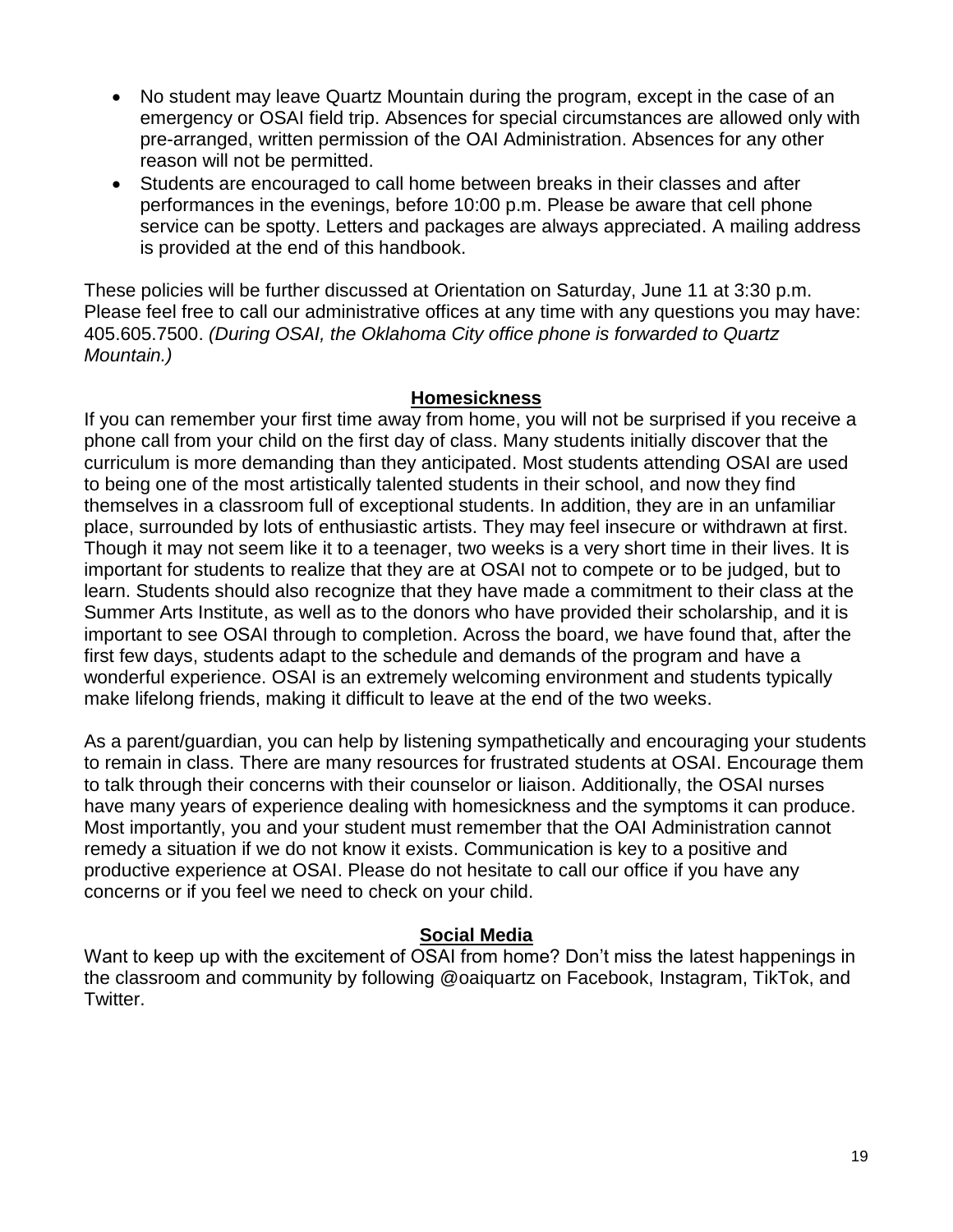# **HELPFUL HINTS FROM OSAI ALUMNI**

<span id="page-19-0"></span>Give family and friends your address before you come. You will want mail and care packages. Bring spending money for snacks and t-shirts.

Bring a book, cards, journal, or something else to do during odd hours of the day.

Be prepared to live in close quarters with other students and counselors.

Be involved! Go on hikes and take advantage of optional activities.

Be prepared to work hard and be ON TIME for everything.

Be open-minded and try new things. Bring your sense of humor.

Be serious about your art form. Work hard and stretch your boundaries and limitations.

Don't be afraid of the fast pace and hard work. The instructors know you will make mistakes. Try to get as much sleep as you can.

# **DRIVING DIRECTIONS**

<span id="page-19-1"></span>PLEASE NOTE: *Some GPS devices do not have map data that leads to the Lodge.* Please make note of the following directions:

# From the West:

Follow I-40 east to Exit 20 at Sayre, OK. Follow Hwy 283 South approximately 45 miles, through Mangum, to the Junction of 283 & 44. Turn left on 44 and drive for approximately 2 miles. At the Quartz Mountain Lodge sign, turn left onto Highway 44A and follow the signs back to the Lodge. Inside the park, follow the signs to the Lodge.

# From the East/Oklahoma City Area:

(*Please note*—If traveling from the Norman area, you will save 30 minutes by taking the Hwy 9 West/H.E. Bailey Spur to Exit 83 at Chickasha and heading west on Highway 9 to Hobart, then continuing with these directions from Hobart.)

Follow I-40 west to Exit #66; take Hwy 183 south toward Cordell/Hobart (35 miles). Turn right onto Hwy 9 west (not Business 9) to Lone Wolf (9 miles). At Lone Wolf, turn left onto Hwy 44 south (8 miles). Turn right onto junction 44a (1 mile). Inside the park, follow the signs to the Lodge.

# From the South:

Take Highway 287 to Wichita Falls and on to Vernon, Texas. Exit onto Highway 283 in Vernon going north through Altus, OK, continuing north to the Junction of 283 and 44. Turn right to continue north on 44 for approximately 2 miles to the Quartz Mountain Lodge entrance. Turn left onto Highway 44A and follow the signs back to the Lodge. Inside the park, follow the signs to the Lodge.

# From the North:

Take I-35 south to Oklahoma City. Take I-40 west from Oklahoma City to Exit #66 and head South on Hwy 183 toward Cordell/Hobart (35 miles). Turn right onto Hwy 9 west (not Business 9) to Lone Wolf (9 miles). At Lone Wolf, turn left onto Hwy 44 south (8 miles). Turn right onto junction 44a (1 mile). Inside the park, follow the signs to the Lodge.

# **CONTACT INFORMATION AT QUARTZ MOUNTAIN**

<span id="page-19-2"></span>OAI Office at Quartz Mountain (8:30 a.m. to 6:30 p.m. daily): 405.605.7500 *(The Oklahoma City office phone is forwarded to Quartz Mountain during OSAI.)* Quartz Mountain Front Desk (after-hour emergencies): 580.563.9174